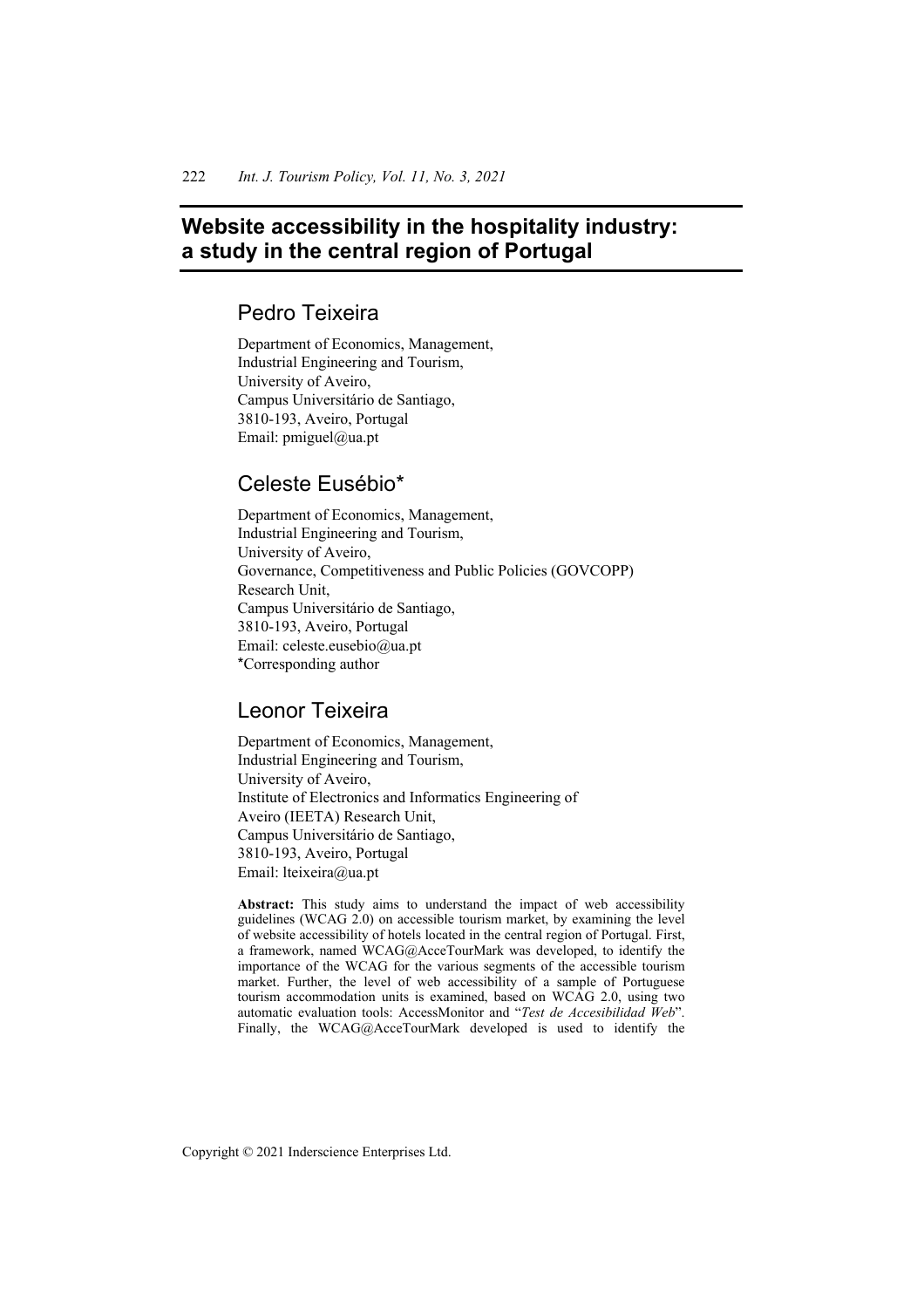segments of accessible tourism with greater difficulty in accessing the information disseminated by the tourism accommodation units examined in this study. Results reveal that people with disabilities face several constraints when accessing website information, as the low level of web accessibility constitutes a strong barrier to the development of accessible tourism.

**Keywords:** accessible tourism; hospitality industry; hotels; websites; web accessibility; people with disabilities; WCAG; web content accessibility guidelines; automatic assessment online tools; AccessMonitor; TAW; *Test de Accesibilidad Web*.

**Reference** to this paper should be made as follows: Teixeira, P., Eusébio, C. and Teixeira, L. (2021) 'Website accessibility in the hospitality industry: a study in the central region of Portugal', *Int. J. Tourism Policy*, Vol. 11, No. 3, pp.222–246.

**Biographical notes:** Pedro Teixeira has a Master's degree in Industrial Engineering in Industrial Engineering (2019). Currently is a PhD student in Industrial Engineering, at the University of Aveiro. The main research preferences are in the area of information systems, Industry 4.0, accessible tourism and investigation related to technological solutions to real-world problems.

Celeste Eusébio is an Associate Professor of Tourism and a researcher at GOVCOPP Research Unit at the University of Aveiro (Portugal). She holds a Degree in Tourism Management and Planning from the University of Aveiro (1995), a Master's in Economics from the University of Coimbra (1998) and a Doctoral Degree in Tourism, also from the University of Aveiro (2006). Her research interests include tourism economics, tourism impacts, social tourism, accessible tourism, tourism forecasts and consumer behaviour in tourism. She is at present the coordinator of the Degree in Tourism at University of Aveiro.

Leonor Teixeira graduated in Industrial Engineering and Management, received a MSc degree in Information Management, and a PhD in Industrial in 2008, from the University of Aveiro, Portugal. She is currently an Associate Professor of the Department of Economics, Management, Industrial Engineering and Tourism (DEGEIT) at the University of Aveiro. She is also a researcher at the Institute of Electronics and Telematics Engineering (IEETA) and collaborator at research unit on Competitiveness, Governance and Public Policies (GOVCOPP) of University of Aveiro. Her current research interests include Industrial Management in general, and in Information Systems applied to Industry in particular. She has published in several journals, books (chapters) and proceedings, and has several communications at international scientific conferences. She serves as a member of Program Board and Organising Committees for several scientific committees of international conferences and has collaborated as reviewer with several journals. She is associated with IIIS, IEEE Society, EMBS Society, and PTAIS.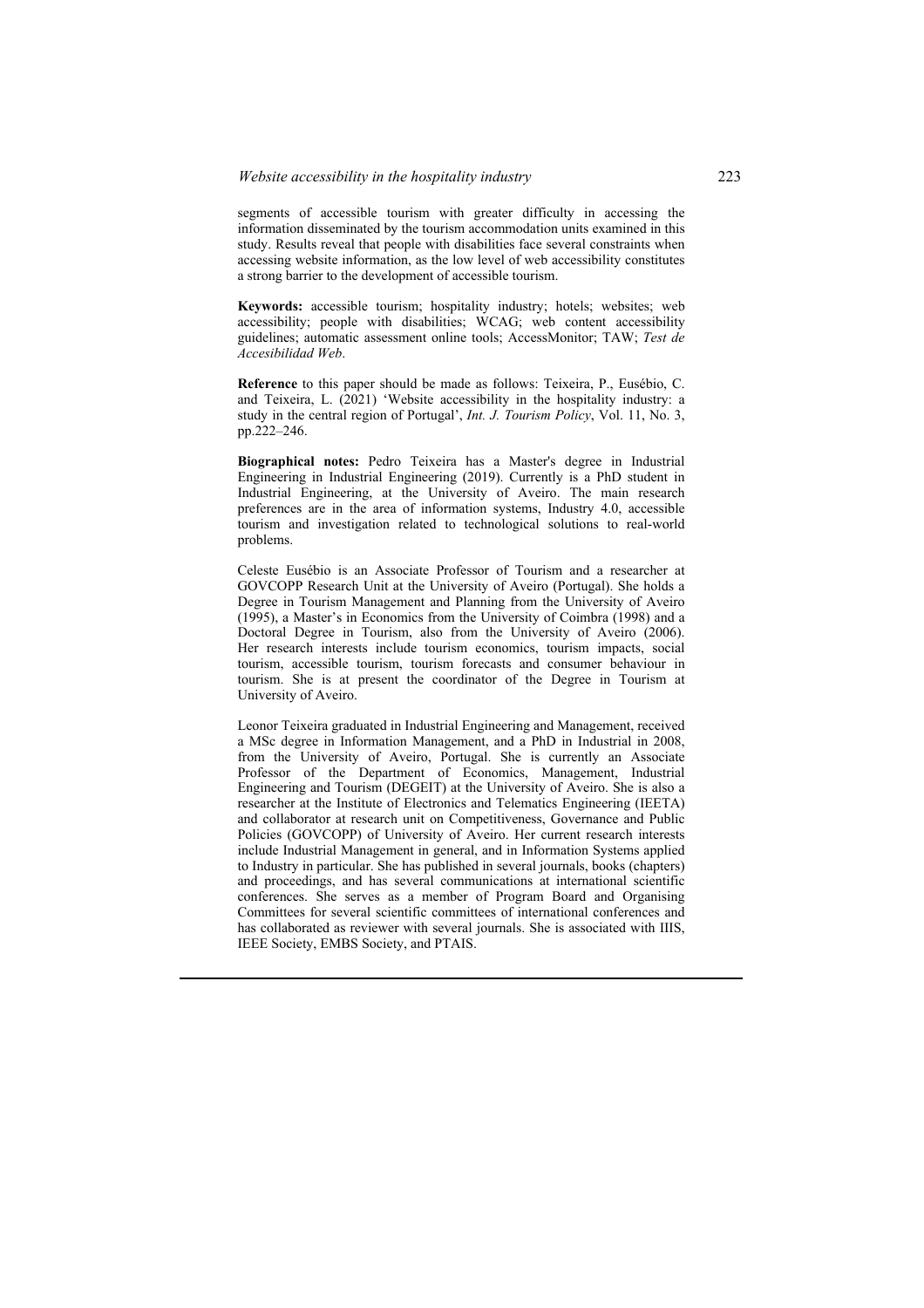## **1 Introduction**

Nowadays, tourism is one of the most important economic activities in the world, contributing to 10.4% of the global gross domestic product (GDP) and about 10% of total employment generated (World Travel & Tourism Council, 2019). However, there are still some groups of our society that face various travel constraints, mainly people with disabilities (PwD) (Daniels et al., 2005; Buhalis and Michopoulou, 2011; Figueiredo et al., 2012; Loi and Kong, 2017). According to the World Health Organization (World Health Organization, 2011), about 15% of the world's population suffer from some type of disability and need leisure and tourism activities to improve their well-being. Moreover, in Portugal, many visitors have some type of special needs that require adapted tourism products (Ambrose et al., 2017; Dinis et al., 2020). Despite the already large size of the accessible tourism market, the ageing of the population in most touristgenerating countries, which often implies the development of some form of disability, and the fact that travellers with disabilities travel mostly in low season and accompanied by family or friends, will provide relevant economic contributions to tourism destinations. In addition, there is increasing worldwide concern over the inclusion of disadvantaged groups in all daily-life dimensions, including leisure and tourism. Consequently, for example, various efforts have been carried out in different countries to implement legislation to address the special needs of PwD, contributing to their active participation in society. Therefore, the contribution of tourism to a more inclusive community involves developing strategies that promote accessibility of tourism destinations, contributing to an increase in the participation of PwD in tourism activities (Yau et al., 2004; Darcy and Dickson, 2009; Figueiredo et al., 2012; Kong and Loi, 2017). Thus, all the actors involved in the tourism industry should be offering accessible tourism products, including accessible information and communication services (Michopoulou and Buhalis, 2013; Teixeira et al., 2019).

In the context of information and communications technologies (ICTs), the internet emerges as an outstanding communication tool. Consequently, in tourism, this tool is one of the most important information sources used by visitors to plan their trips (Luo et al., 2004; Almeida-Santana and Moreno-Gil, 2017; Mangani and Bassi, 2019). Although the number of studies examining the information sources used by PwD is limited, the internet and recommendations from friends and relatives are mentioned as the most important information sources used by this group (Zajadacz, 2014). For that reason, it is of utmost relevance to conduct studies on the accessibility level of online communication platforms used by tourism supply agents (e.g., websites) to design communication channels for all.

Although the literature shows that there is a large number of failures in terms of accessibility on tourism industry websites (e.g., Shi, 2006; Domínguez Vila et al., 2018; Teixeira et al., 2019), in recent years there has been growing concern about this issue. In this context, the European Standard-EN 301 549 (European Union, 2014) was developed in 2014 and updated in November 2019 to version 3.1.1 (EN 301 549 3.1.1) (European Union, 2019). This set of guidelines was designed by the European Telecommunications Standards Institute (ETSI) in response to a request from the European Commission to improve the accessibility level of ICTs. Additionally, other international organisations, politicians and academics highlight the relevance of providing accessible information (Daniels et al., 2005; Michopoulou and Buhalis, 2013; Zajadacz, 2014).

The selection of accommodation has a central role in the planning phase of a tourism trip (Worsfold et al., 2016). In the case of PwD, this issue becomes even more significant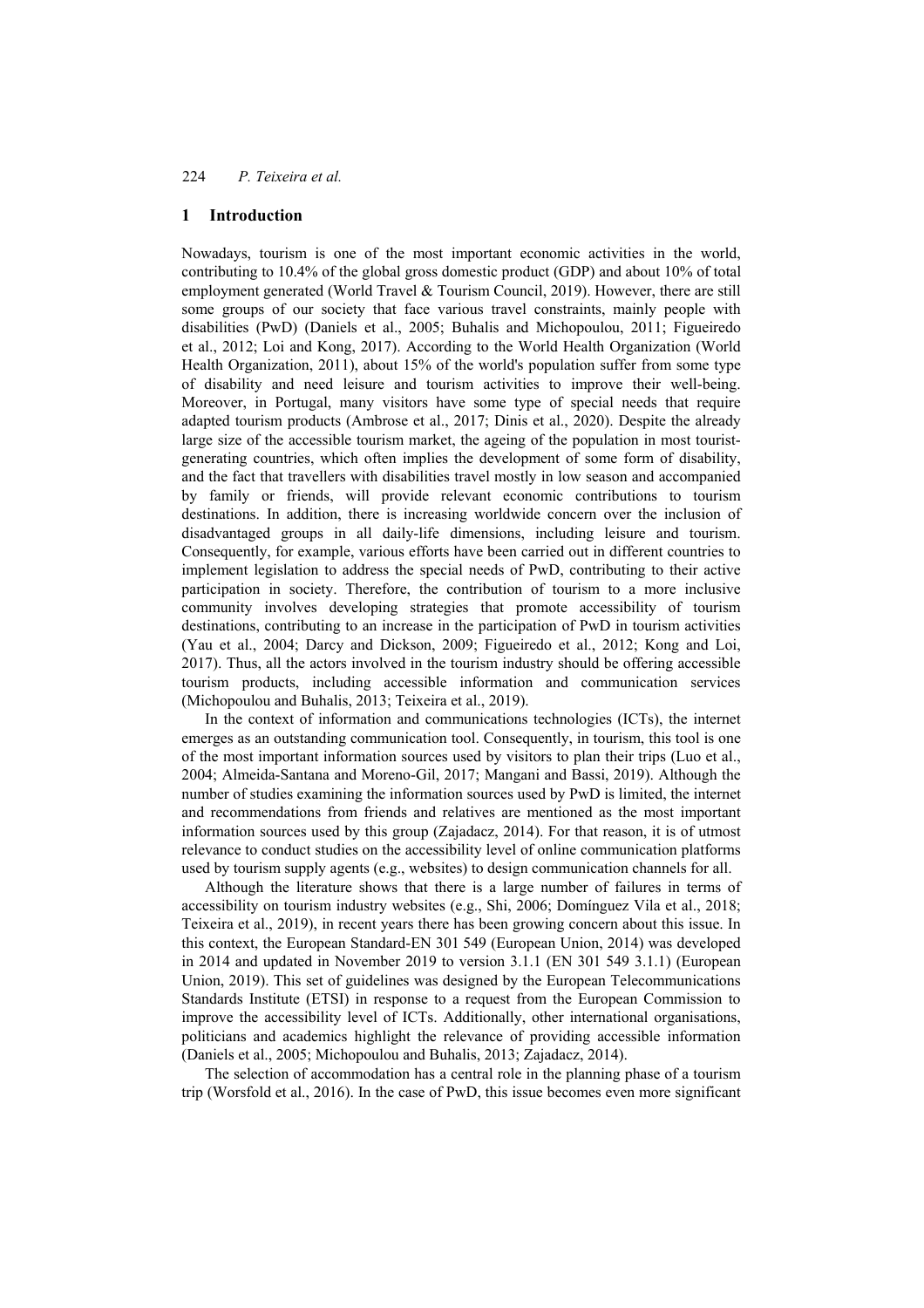because accessibility requirements are greater than those required by people without disabilities (Buhalis and Michopoulou, 2011). It is of utmost relevance that the hospitality industry provides information on the accessibility of the services it offers, as well as making sure that this information is delivered in an accessible way. Nonetheless, in the majority of the cases, a great number of tourism supply agents, including hotels and other tourism accommodation sites, do not provide accessible information (Buhalis and Michopoulou, 2011). In addition, there is a lack of studies regarding the level of web accessibility in the hospitality industry, specifically in the case of Portugal.

Portugal nowadays is an important tourism destination worldwide, with tourism being one of the main economic activities contributing 16.5% to the country's total Gross Domestic Product (GDP), in 2019 (World Travel & Tourism Council, 2020). Before the COVID-19 pandemic, Portugal represented one of the most prominent European tourism destinations, receiving around 16 million international visitors per year from different countries (e.g., UK, France and Brazil) (Turismo de Portugal, 2020b) and from diverse age groups (including people over 60 years old) (INE, 2020). Regarding accessible tourism, in 2019, Portugal won the 'Accessible Tourist Destination 2019' award from the World Tourism Organisation (WTO), the first country to receive this recognition (Turismo de Portugal, 2020a). In the Portuguese context, some studies have already performed web accessibility evaluations of some tourism supply agents (e.g., Macedo and Sousa, 2019; Teixeira et al., 2019, 2020; Borges et al., 2020; Eusébio et al., 2020; Gonçalves et al., 2020). However, in the context of Portuguese tourism accommodation, the state of web accessibility of websites is still quite unknown, with a limited number of studies in this field (Macedo and Sousa, 2019). Furthermore, no studies are known about the changes that should be implemented to increase the level of web accessibility of these tourism supply agents, which are important in the tourism experience of all visitors (people with or without disabilities).

The present study intends to address this gap, by presenting a study in the area of tourism accommodation. To increase knowledge on web accessibility in this tourism field, this study aims to evaluate the level of accessibility of the websites of hotels located in the central region of Portugal. To accomplish this goal, two automatic tools were used. In addition, a framework based on the academic literature was also created, with the intention of serving as a guide to identify accessible market segments, which will most probably suffer from low levels of web accessibility. This framework can be a great help for web developers and other tourism agents (e.g., hotel and marketing managers) to improve the development of communication channels based on the internet.

A great number of beneficiaries of this study may be identified:

- i academics
- ii tourism supply agents
- iii policymakers
- iv PwD.

Academics benefit from an advance in knowledge concerning the accessibility of information provided through one of the most important information sources used in tourism (both by PwD and people without disabilities). The tourism supply agents, specifically the hotel managers, obtain relevant information to improve the accessibility level of one of its main communication and marketing tools (hotels' websites). Based on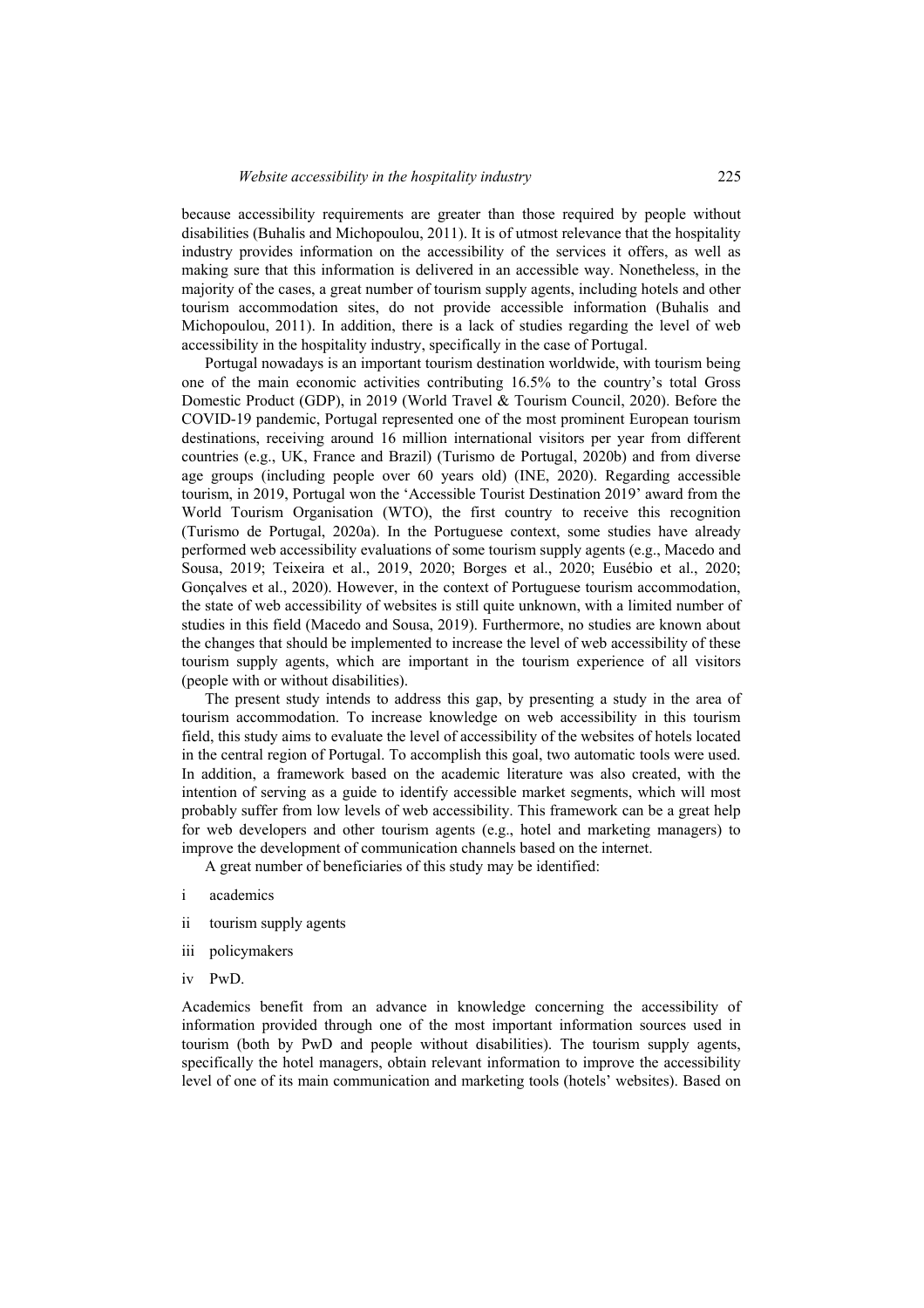that, the failures in terms of hotels' website accessibility identified in this study, the hotel managers will be able to develop training modules for their programmers in accessibility or to collaborate with specialist organisations to improve the accessibility level of their websites. Besides, strategies to increase web accessibility in the hospitality industry would enable hotel managers to take a competitive advantage over their competitors and a differentiation factor for the market, since the inclusion strategies used by companies is increasingly valued by customers, contributing to attract new markets and projects. In addition, equal opportunities are a right of all citizens, regardless of their characteristics and functional capabilities. Hence, this study also provides relevant contributions for policymakers to develop plans, policies and legislation to increase the accessibility level of information delivery by hotels' websites. Finally, all people who use hotels' websites to plan their tourism trips will benefit from more accessible websites. Still, the main beneficiaries will be PwD, due to a reduction of their travel planning constraints.

This study intends to contribute to an advance in knowledge in the area of accessible tourism as well as in computer science. Concerning accessible tourism, this study examines how one of the most important travel constraints faced by PwD (absence of accessible information) can be overcome, examining the accessibility levels of hotels' websites, and proposes strategies to eliminate communicational barriers. In the computer science area, this study also provides significant contributions, namely to help web designers and programmers to implement universal and usable web applications for all users, including PwD. In literature, there are several studies addressing usability issues, but very few address accessibility issues in tourism area, which despite being a sub-area of usability has proven to be of great importance for a growing market – e.g., accessible tourism. Thus, based on the findings of this study, these professionals can understand which issues are more critical and require more attention in order to consider them in future developments and to create usable and accessible solutions for all.

In terms of structure, following this introduction, a theoretical background concerning the accessibility of the tourism accommodation services and website accessibility is presented. The methodology used to examine the level of accessibility of the websites of hotels located in the central region of Portugal is described. Further, the results obtained are presented following a brief discussion based on the framework developed. Finally, the paper ends with the most important conclusions, theoretical and practical contributions, limitations, and recommendations for future researches about this issue.

### **2 Literature review**

### *2.1 Accessible tourism in the hospitality industry*

The United Nations (UN) declared tourism as a human right in 1948 (United Nations, 2015). After more than 70 years, there are still several groups of people who are excluded from tourism activities due to the various travel constraints that they face. PwD (mobility, vision, hearing and intellectual), are one group that face a great number of travel constraints that often prevent them from participating in tourism activities (Poria et al., 2009; Eusébio et al., 2016; Evcil, 2018; Oostveen and Lehtonen, 2018). To overcome these travel constraints, it is of utmost relevance to understand how the tourism industry should be adjusted to give the same access conditions to all people, independently of their functional conditions.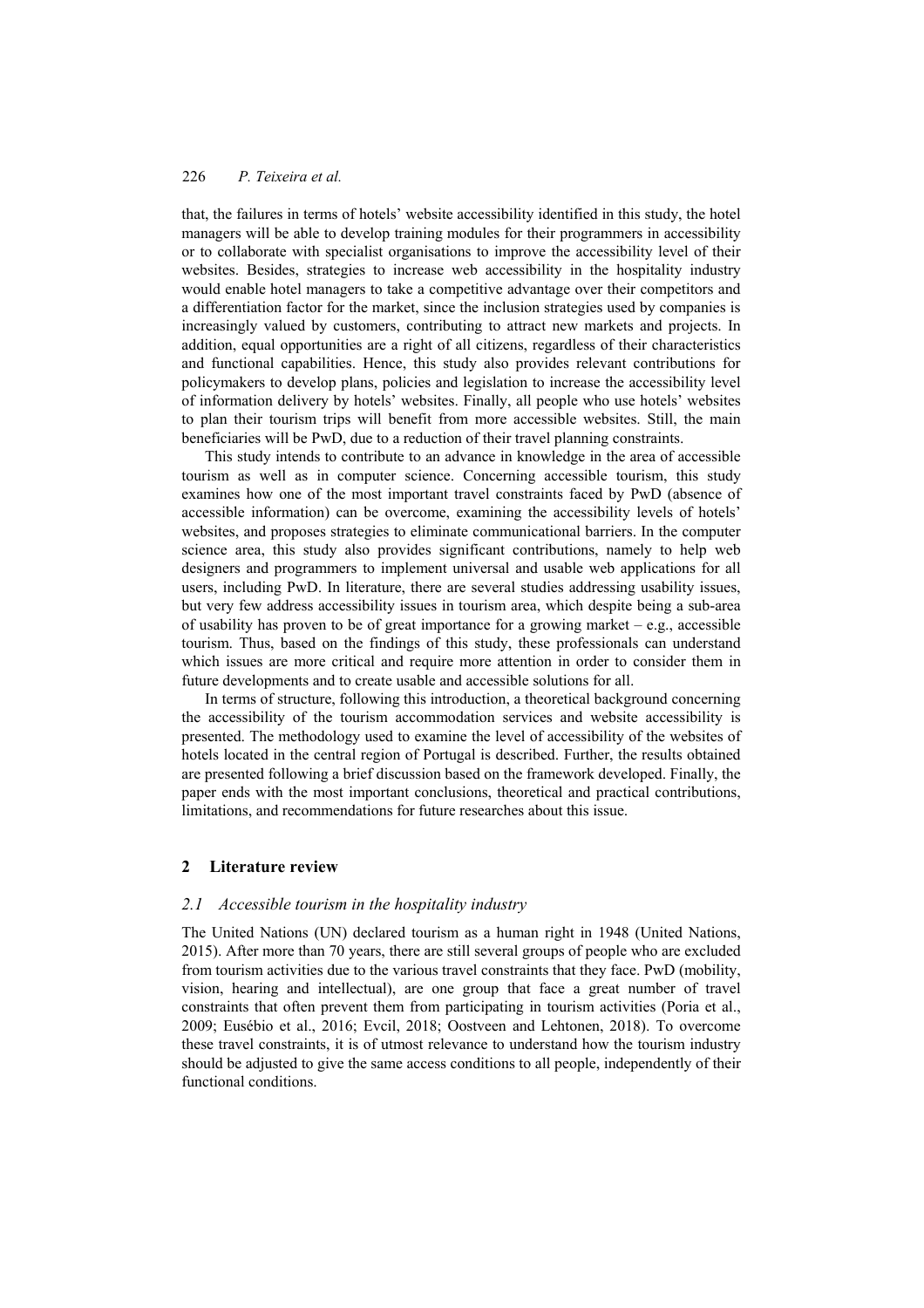The hospitality industry and particularly hotels play a crucial role in the tourism industry (Worsfold et al., 2016). Tourists' enjoyment of their accommodation has great relevance in the overall satisfaction of a tourism experience (Choi and Chu, 2001). Nevertheless, several authors (Avis et al., 2005; Daniels et al., 2005; Tantawy et al., 2005; Bi et al., 2007) have identified many constraints that prevent PwD from travelling, related to the built environment and accessible information. Therefore, the supply of accessible tourism services by the tourism accommodation units (Rahim and Samad, 2010), as well as the dissemination of information regarding the characteristics of these services, should be also carried out in an accessible way.

Although in recent years some studies have examined the accessibility level of the services offered by the hospitality industry (O'Neill and Knight, 2000; Darcy, 2010; Freeman and Selmi, 2010; Darcy and Pegg, 2011; Morris and Kazi, 2014; Tutuncu, 2017; Boxall et al., 2018), research on the level of accessibility of information disseminated by the hotel industry through the internet (e.g., websites) is still scarce (Farrar and Lambert, 2001; Morrison et al., 2004; Williams and Rattray, 2005; Williams et al., 2006, 2007; Mills et al., 2008; Xiong et al., 2009; Sun et al., 2017). Thus, it is important to analyse the accessibility of the information that hotels and other tourism accommodation types disseminate through the internet. The best way to perform that analysis is by evaluating the web accessibility of hotel websites since they are a great source of data and many tourists still rely on these platforms. If the websites are not accessible, it creates difficulties for users, specifically, for PwD, which may lead to the loss of all the potential the market of accessible tourism offers (Bekiaris et al., 2018).

#### *2.2 Web accessibility in the hospitality industry*

Web accessibility can be defined as an approach that helps web design to maximise inclusion, both in terms of people who use websites and the technologies that are used in that process (Alexander, 2004). To examine web accessibility, different paradigms have been published (W3C, 2020a). The guidelines that are most used by designers and programmers to ensure that their websites satisfy web inclusiveness are the web content accessibility guidelines (WCAG) (Domínguez Vila et al., 2020). These guidelines, developed by the World Wide Web Consortium (W3C) (W3C, 2018b), intend to ensure web accessibility by web users. Several versions of this set of guidelines have been released (WCAG 1.0; WCAG 2.0 and WCAG 2.1).

WCAG version 2.0 was introduced in 2008 and became a staple in web accessibility studies, integrating four general principles (perceivable, operable, understandable and robust), divided into 12 guidelines. The perceivable principle is accomplished when the website content is perceivable by people, regardless of their disabilities. Operable principle is achieved when the user interface components and navigation are operable. If the information and the operation of the user interface are understandable, then the understandable principle is satisfied. Finally, if the content can be interpreted reliably by a wide variety of user agents including assistive technologies, then the operable principle is met (W3C, 2018a). Every principle has different guidelines, and each guideline includes different success criteria. Each guideline can be evaluated with three different conformance levels: A (basic accessibility representing the minimum level); AA (intermediate accessibility), and AAA (high accessibility). WCAG 2.1 extends the recommendation of the WCAG 2.0 version. The modifications introduced by this version consisted on the addition of 17 new success criteria in seven7 guidelines, on perceivable,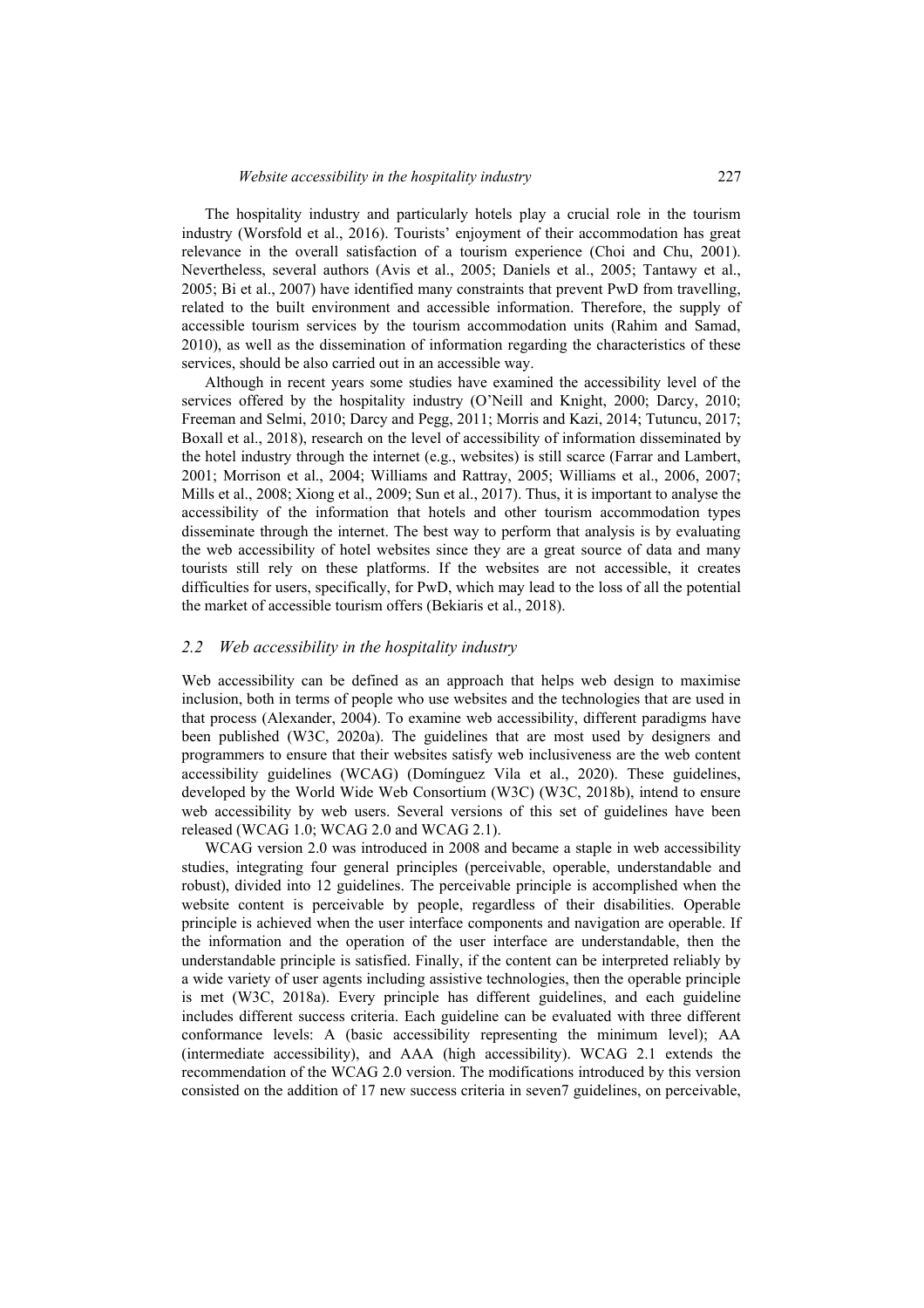operable and robust principles (W3C, 2020b). All WCAG 2.0 principles and guidelines remain unchanged, with small changes to improve web accessibility conditions for PwD, specifically people with physical, visual and cognitive disabilities. The relevance of this new WCAG version for creating accessible ICTs is especially important in a European context (Rubáček et al., 2020) with Standard-EN 301 549 latest version 3.1.1 already incorporating WCAG 2.1 (European Union, 2019). Notwithstanding, the new adjustments imply that automatic evaluation tools should start integrating this extended set of success criterion, as currently most existing tools only perform evaluations with WCAG 2.0 standards (W3C, 2020a).

As web accessibility studies are mostly based on automatic tools, WCAG 2.0 and its guidelines have been pivotal to assessment of the level of accessibility of tourism websites (Shi, 2006; Mills et al., 2008; Kuzma et al., 2009; Akgül and Vatansever, 2016; Domínguez Vila et al., 2018). In this regard, some particular studies have already analysed web accessibility conditions in the hospitality sector (Farrar and Lambert, 2001; Morrison et al., 2004; Williams and Rattray, 2005; Williams et al., 2006, 2007; Mills et al., 2008; Xiong et al., 2009; Sun et al., 2017; Halkiopoulos et al., 2020; Macedo and Sousa, 2019). For example, Williams and Rattray (2005) and Williams et al. (2006) examined the accessibility of UK hotel websites, through the software Booby. Williams et al. (2007) investigated the accessibility level of Australian, UK and US hotel websites. Mills et al. (2008) also examined the accessibility of hospitality websites in the US. The results of these studies reveal a low level of accessibility in hospitality websites. More recently, Halkiopoulos et al. (2020) studied web accessibility factors in Greek hotels, and despite websites showing updated content and information about accessibility, WCAG 2.0 standards were poorly followed. In a Portuguese tourism context, Macedo and Sousa (2019) performed a web accessibility study on the websites of the five largest hotel chains in Portugal, using AccessMonitor and WCAG 2.0 version. The authors concluded that digital inclusion of PwD is not assured and there is need for more awareness from tourism regulators concerning accessibility in hospitality websites.

The studies published concerning website accessibility also reveal that there is heterogeneity in accessibility requirements according to the type (e.g., mobility/physical, vision, hearing, cognitive/learning) and intensity (low, moderate and high) of user disability (Rumetshofer and Wöß, 2004). For that reason, it is important to examine the relevance of each WCAG guideline to each segment of people who belong to accessible tourism market and have specific access needs. In order to understand how the diverse segments of the accessible market are affected by each WCAG 2.0 success criterion, a framework was developed – WCAG@AcceTourMark (Table 1) – based on accessible tourism market segments described by Buhalis and Darcy (2011), on the characteristics of WCAG 2.0 guidelines and on the results of some studies that examined website accessibility (Shi, 2006; Mills et al., 2008; Domínguez Vila et al., 2017). This framework intends to help, web developers and designers understand how accessible market segments, are differently affected by various success criteria that compose the WCAG 2.0. The framework is also adaptable and can later incorporate the 17 new success criteria of WCAG 2.1, or even a newer version of the WCAG.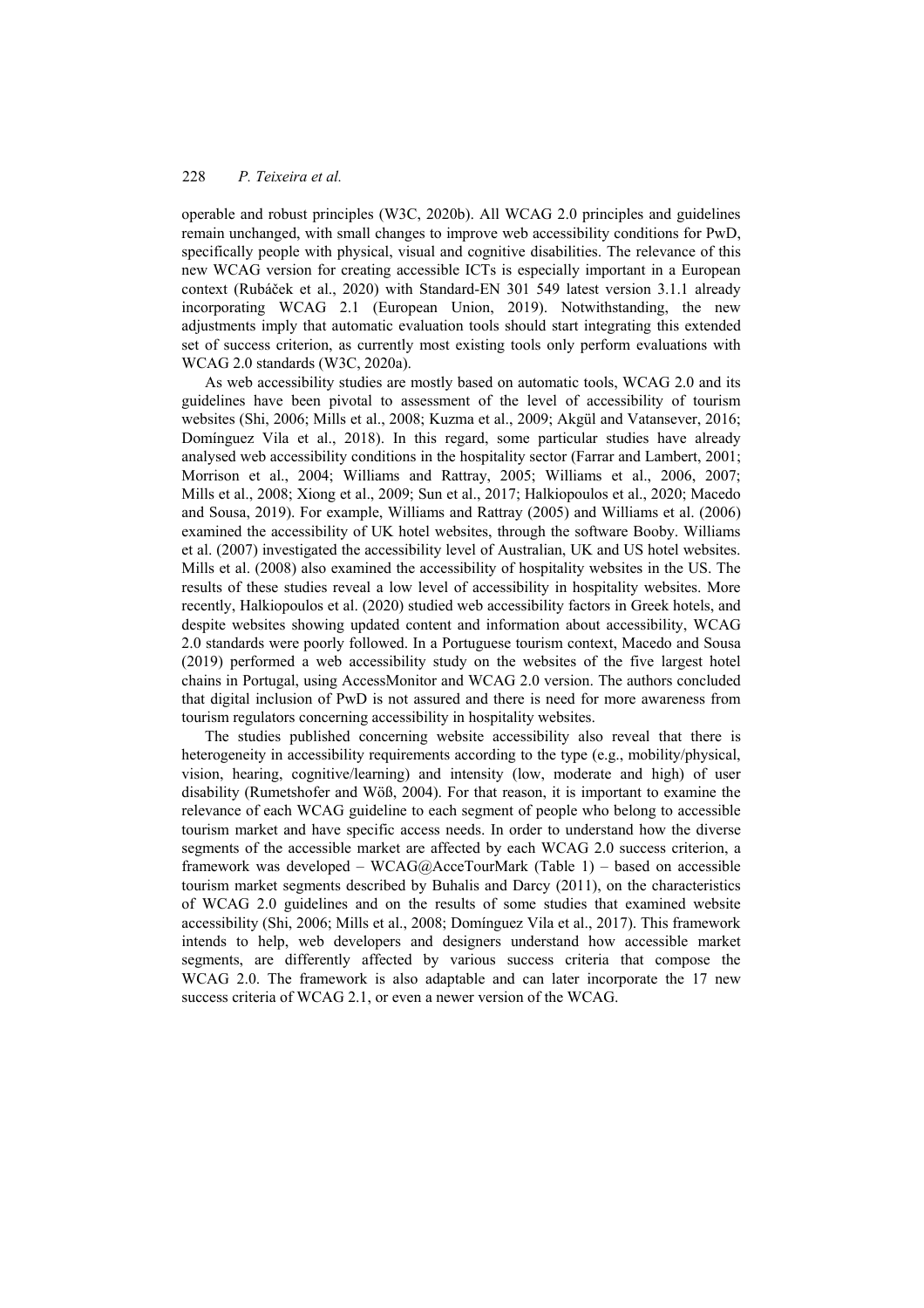**Table 1 WCAG@AcceTourMark** framework: The impact of WCAG 2.0 guidelines and success criteria on the different accessible tourism market segments

|             |                   | WCAG 2.0                                  |             |              |             | Accessible tourism market segments |             |             |            |
|-------------|-------------------|-------------------------------------------|-------------|--------------|-------------|------------------------------------|-------------|-------------|------------|
| Principles  | Guidelines        | Success criteria – Conformance level      | Mobility    | Blind/Visual | DeafHearing | Speech                             | Cognitive   | Hidden      | Elderly/   |
|             |                   |                                           | impairments | impairments  | impairments | impairments                        | impairments | impairments | seniors    |
| Perceivable |                   | 1.1.1 Non-text Content -A                 |             | $\ddagger$   | $\ddagger$  |                                    |             |             |            |
|             | Text alternatives |                                           |             |              |             |                                    |             |             |            |
|             | $\frac{1}{2}$     | 1.2.1 Audio and Video Only - A            |             | $\ddagger$   | $\ddagger$  |                                    | $\ddagger$  |             | $^{+}$     |
|             | Time-based        | 1.2.2 Captions - A                        |             |              | $\ddagger$  |                                    |             |             | $^{+}$     |
|             | media             | 1.2.3 Audio Description or Media $-A$     |             | $\ddagger$   |             |                                    | $^{+}$      |             | $^{+}$     |
|             |                   | 1.2.4 Captions (live) - AA                |             |              | $\ddagger$  |                                    |             |             | $\ddagger$ |
|             |                   | 1.2.5 Audio Description - AA              |             | $\ddagger$   |             |                                    | $\ddagger$  |             |            |
|             |                   | 1.2.6 Sign Language - AAA                 |             |              | $\ddagger$  | $\ddagger$                         |             |             |            |
|             |                   | 2.7 Extended Audio Description $-A$ A     |             | $\ddagger$   |             |                                    |             |             |            |
|             |                   | 1.2.8 Media Alternative - AAA             |             | $\ddagger$   | $\ddagger$  |                                    |             |             |            |
|             |                   | .2.9 Audio $Om(y - AAA$                   |             |              | $\ddagger$  |                                    |             |             | $\ddagger$ |
|             | $\frac{1}{2}$     | 1.3.1 Info and Relationships - A          |             | $\ddagger$   | $\ddagger$  |                                    | $\ddagger$  |             | $\ddagger$ |
|             | Adaptable         | 1.3.2 Meaningful Sequence - A             |             | $\ddagger$   |             | $\ddagger$                         | $\ddagger$  | $\ddagger$  |            |
|             |                   | .3.3 Sensory Characteristics - A          |             | $\ddagger$   |             |                                    | $^{+}$      |             |            |
|             | Σ                 | 1.4.1 Use of Colour - A                   |             | $\ddagger$   |             |                                    | $\ddagger$  |             |            |
|             | Distinguishable   | $1.4.2$ Audio Control – A                 | $^{+}$      |              | $\ddagger$  | $\ddagger$                         |             |             |            |
|             |                   | $1.4.3$ Contrast $-AA$                    |             | $\ddagger$   |             |                                    |             |             | $^{+}$     |
|             |                   | $1.4.4$ Resize Text $-AA$                 |             | $\ddagger$   |             |                                    |             |             | $\ddagger$ |
|             |                   | 1.4.5 Images of Text - AA                 |             | $\ddagger$   |             |                                    | $\ddagger$  |             | $^{+}$     |
|             |                   | $1.4.6$ Contrast $-AA$                    |             | $\ddagger$   |             |                                    |             |             |            |
|             |                   | 1.4.7 Low or No Background Audio- AAA     |             | $^{+}$       | $\ddagger$  | $^{+}$                             |             |             | $^{+}$     |
|             |                   | 1.4.8 Visual Presentation - AAA           |             | $\ddagger$   |             |                                    | $+$         |             |            |
|             |                   | 1.4.9 Images of Text (no exception) - AAA |             | $\ddagger$   |             |                                    | $\ddagger$  |             |            |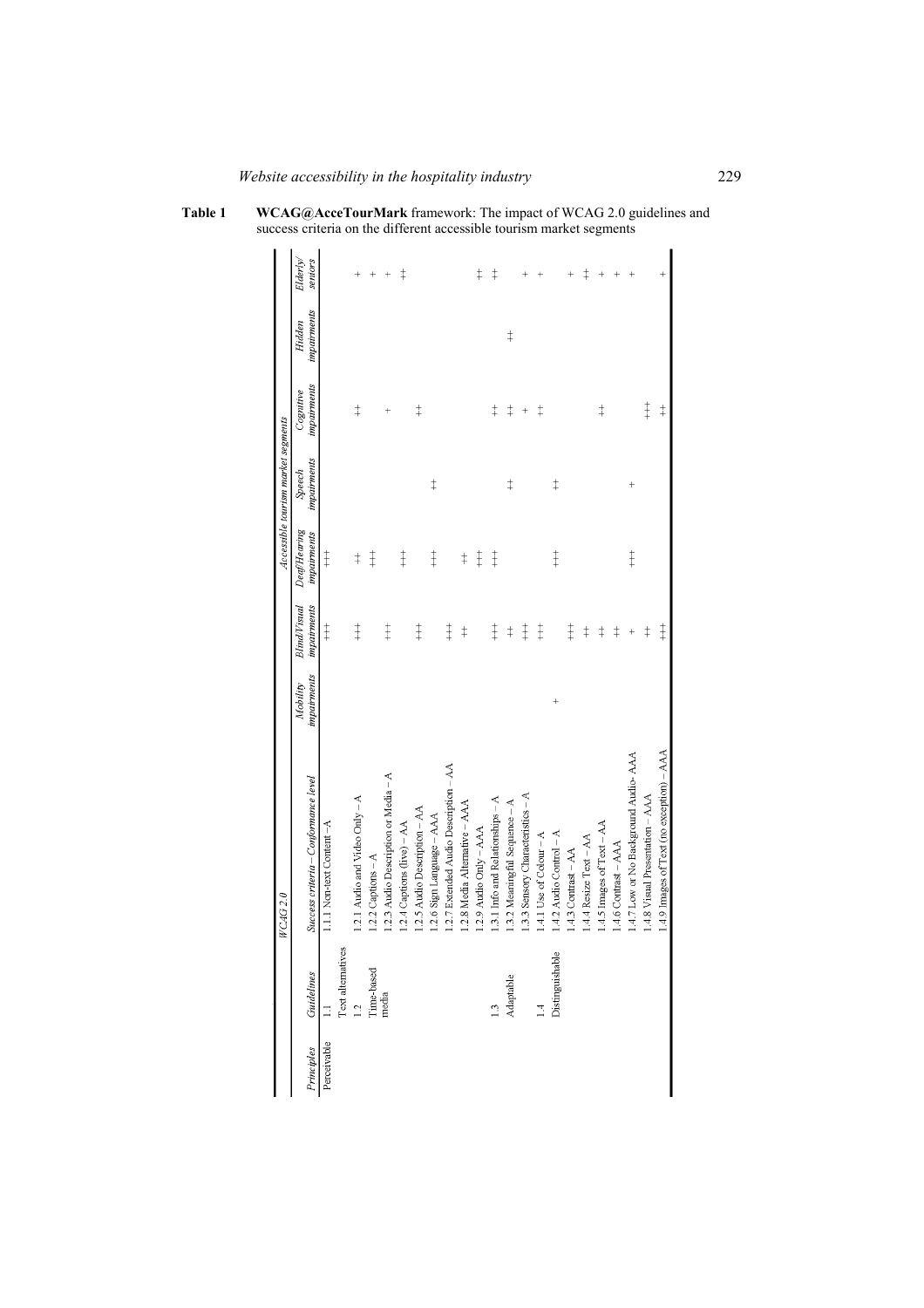**Table 1 WCAG@AcceTourMark** framework: The impact of WCAG 2.0 guidelines and success criteria on the different accessible tourism market segments (continued)

|                                    | Elderly/<br>seniors                  |                      | $^+$                        | $^+$                                | $\pm$                        | ŧ                           |                       |                           |                               |                                            |                           |                         | $\ddagger$            | $^{+}$                  |                        | $\ddagger$               | $^{+}$                        |                          |                      |                          |                               |
|------------------------------------|--------------------------------------|----------------------|-----------------------------|-------------------------------------|------------------------------|-----------------------------|-----------------------|---------------------------|-------------------------------|--------------------------------------------|---------------------------|-------------------------|-----------------------|-------------------------|------------------------|--------------------------|-------------------------------|--------------------------|----------------------|--------------------------|-------------------------------|
|                                    | impairments<br>Hidden                |                      |                             |                                     | $^{+}$                       |                             |                       |                           |                               | $\ddagger$                                 | $\ddagger$                | $^{+}$                  |                       |                         |                        |                          |                               |                          |                      |                          |                               |
|                                    | impairments<br>Cognitive             | $\ddagger$           |                             | $^{+}$                              | $\ddagger$                   | $\ddagger$                  | $^\mathrm{+}$         | $\ddagger$                | $\ddagger$                    | $^{+}$                                     |                           | $\ddagger$              | $^{+}$                | $\ddagger$              | $\ddagger$             | $\ddagger$               | $\ddagger$                    | $\ddagger$               | $+$                  | $\ddagger$               | $+$                           |
| Accessible tourism market segments | impairments<br>Speech                |                      |                             |                                     | $^{+}$                       |                             |                       |                           |                               |                                            |                           |                         |                       |                         |                        |                          |                               |                          |                      |                          |                               |
|                                    | Deafflearing<br><i>impairments</i>   |                      |                             |                                     | $\ddagger$                   |                             |                       |                           |                               |                                            |                           | $^{+}$                  |                       |                         |                        |                          | $^{+}$                        |                          |                      |                          |                               |
|                                    | impairments<br><b>Blind/Visual</b>   | $^{+}$               | $\ddagger$                  |                                     | $\ddagger$                   | $\ddagger$                  |                       |                           |                               |                                            |                           |                         | $\ddagger$            | $\ddagger$              | $\ddagger$             | $\ddagger$               |                               |                          |                      |                          | $\ddagger$                    |
|                                    | impairments<br>Mobility              | $\ddagger$           | $\ddagger$                  | $\ddagger$                          | $\ddagger$                   |                             | $\ddagger$            |                           | $\ddagger$                    |                                            |                           |                         | $\ddagger$            | $\ddagger$              | $\overline{+}$         |                          |                               | $\ddagger$               | $\ddagger$           | $\ddagger$               | $^{+}$                        |
| WCAG 2.0                           | Success criteria – Conformance level | $2.1.1$ Keyboard – A | 2.1.2. No Keyboard Trap - A | 2.1.3 Keyboard (no exception) - AAA | 2.2.1 Timing Adjustable $-A$ | 2.2.2 Pause, Stop, Hide - A | 2.2.3 No Timing - AAA | 2.2.4 Interruptions - AAA | 2.2.5 Re-authenticating - AAA | 2.3.1 Three Flashes or Below Threshold - A | 2.3.2 Three Flashes - AAA | 2.4.1 Bypass Blocks - A | 2.4.2 Page Titled - A | $2.4.3$ Focus Order - A | 2.4.4 Link Purpose - A | 2.4.5 Multiple Ways - AA | 2.4.6 Heading and Labels - AA | 2.4.7 Focus Visible - AA | 2.4.8 Location - AAA | 2.4.9 Link Purpose - AAA | 2.4.10 Section Headings - AAA |
|                                    | Guidelines                           | 2.1 Keyboard         | accessible                  | Navigable                           | 2.2                          | Enough time                 |                       |                           |                               | 2.3                                        | Seizures                  | 2.4                     | Navigable             |                         |                        |                          |                               |                          |                      |                          |                               |
|                                    | Principles                           | Operable             |                             |                                     |                              |                             |                       |                           |                               | Operable                                   |                           |                         |                       |                         |                        |                          |                               |                          |                      |                          |                               |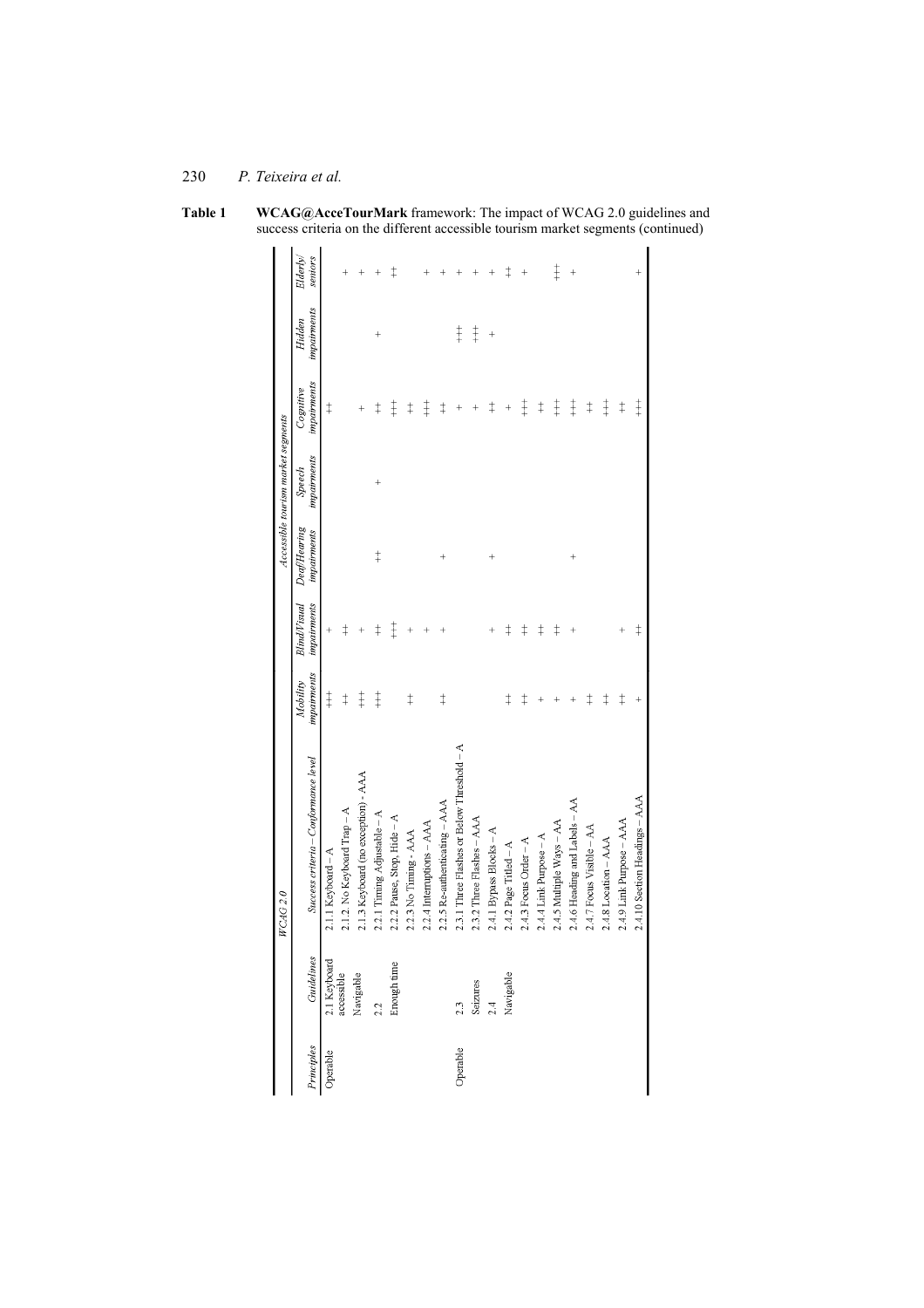**Table 1 WCAG@AcceTourMark** framework: The impact of WCAG 2.0 guidelines and success criteria on the different accessible tourism market segments (continued)

|                                                   |                     | WCAG 2.0                             |             |                     |             | Accessible tourism market segments |             |             |                |
|---------------------------------------------------|---------------------|--------------------------------------|-------------|---------------------|-------------|------------------------------------|-------------|-------------|----------------|
|                                                   |                     |                                      | Mobility    | <b>Blind/Visual</b> | DeafHearing | Speech                             | Cognitive   | Hidden      | Elderly/       |
| Principles                                        | Guidelines          | Success criteria – Conformance level | impairments | impairments         | impairments | impairments                        | impairments | impairments | seniors        |
| Understandable                                    | $\overline{31}$     | 3.1.1 Language of Page - A           | $\ddagger$  | $\ddagger$          | $\ddagger$  |                                    | $\ddagger$  | $\ddagger$  | $^{+}$         |
|                                                   | Readable            | 3.1.2 Language of Parts - AA         | $\ddagger$  | $\ddagger$          | $\ddagger$  |                                    | $\ddagger$  | $\ddagger$  | $\overline{+}$ |
|                                                   |                     | 3.1.3 Umsual Words - AAA             |             |                     |             | $\ddagger$                         | $\ddagger$  |             | $\ddagger$     |
|                                                   |                     | 3.1.4 Abbreviations - AAA            |             | $\ddot{}$           | $^{+}$      |                                    | $\ddagger$  |             | $^{+}$         |
|                                                   |                     | 3.1.5 Reading Level - AAA            |             |                     |             |                                    | $\ddagger$  |             |                |
|                                                   |                     | 3.1.6 Pronunciation - AAA            |             | $\ddagger$          |             | $\ddagger$                         | $\ddagger$  |             |                |
|                                                   | 3.2                 | 3.2.1 On Focus $-A$                  | $\ddagger$  | $\ddagger$          |             |                                    | $\ddagger$  |             |                |
|                                                   | Predictable         | $3.2.2$ On Input $-A$                |             | $\ddagger$          |             |                                    | $\ddagger$  |             |                |
|                                                   |                     | 3.2.3 Consistent Navigation - AA     |             | $\ddagger$          |             |                                    | $\ddagger$  |             | $\ddagger$     |
|                                                   |                     | 3.2.4 Consistent Identification - AA |             | $^{+}$              |             |                                    | $\ddagger$  |             |                |
|                                                   |                     | 3.2.5 Change on Request - AAA        |             | $\ddagger$          |             |                                    | $\ddagger$  |             |                |
|                                                   | 3.3                 | 3.3.1 Error Identification - A       |             | $\ddagger$          | $\ddagger$  |                                    | $\ddagger$  | $\ddagger$  |                |
|                                                   | Input<br>Assistance | 3.3.2 Labels or Instructions - A     |             |                     |             |                                    | $\ddagger$  | $\ddagger$  | $\ddagger$     |
|                                                   |                     | 3.3.3 Error Suggestion - AA          |             |                     |             |                                    | $\ddagger$  |             |                |
|                                                   |                     | 3.3.4 Error Prevention (Legal) - AA  |             |                     |             |                                    | $\ddagger$  |             | $\ddagger$     |
|                                                   |                     | 3.3.5 Help - AAA                     |             |                     |             |                                    | $\ddagger$  |             | $\ddagger$     |
|                                                   |                     | 3.3.6 Error Prevention (All) - AAA   | $^{+}$      | $\overline{+}$      | $\,{}^+$    |                                    | $\ddagger$  |             | $\ddagger$     |
| Robust                                            | 4.1 Compatible      | 4.1.1 Parsing $-A$                   | $\ddagger$  | $\ddagger$          | $\ddagger$  | $^+$                               | $\ddagger$  |             | $^{+}$         |
|                                                   |                     | 4.1.2 Name, Role, Value - A          | $\ddagger$  | $\ddagger$          | $\ddagger$  | $^{+}$                             | $\ddagger$  | $^{+}$      |                |
| + Low effect / ++ Medium effect / +++ High effect |                     |                                      |             |                     |             |                                    |             |             |                |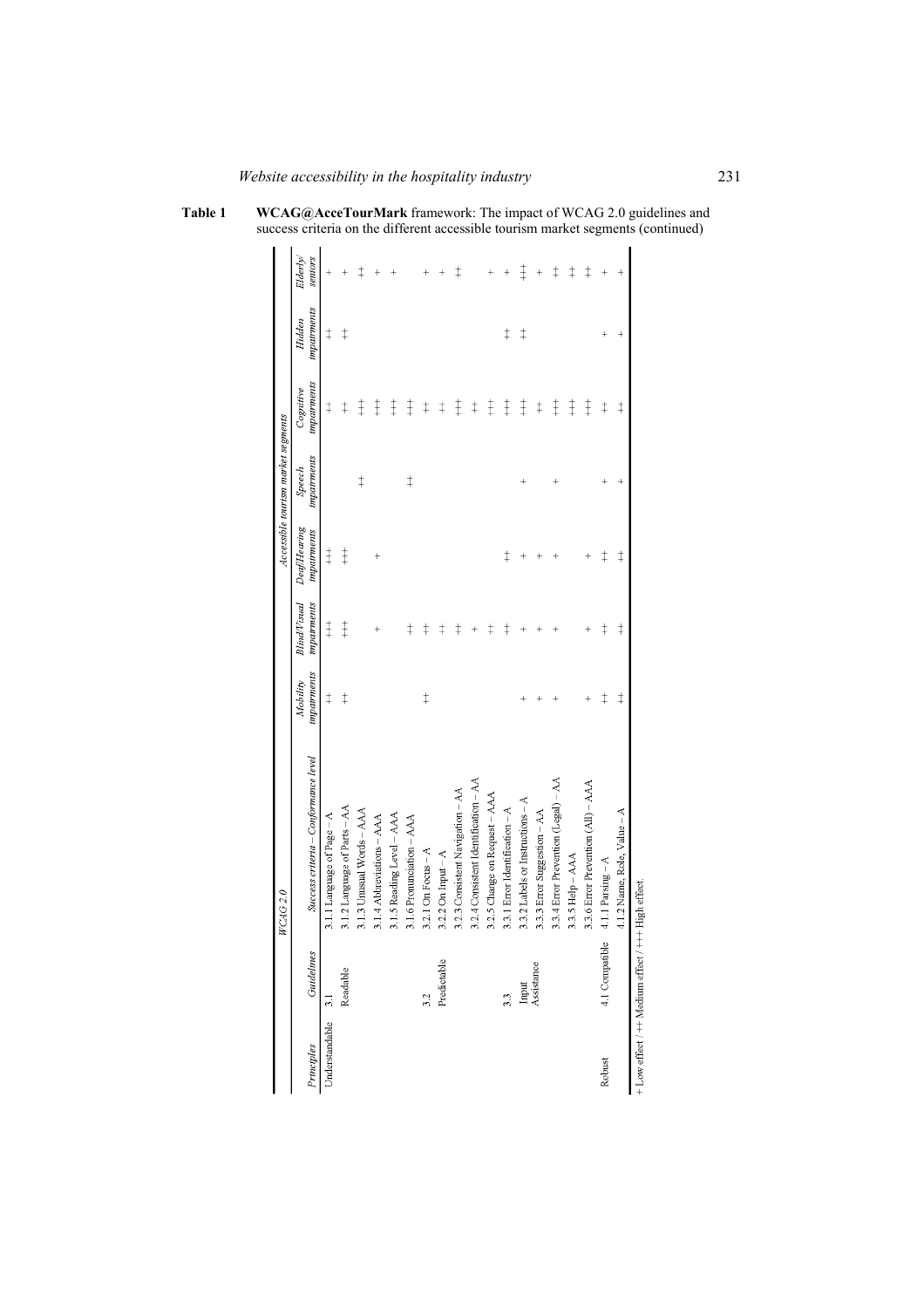According to Shi (2006), people with visual, hearing, cognitive, mobility and neurological disabilities are greatly affected by low levels of website accessibility and being highly impacted by issues in almost every WCAG 2.0 guidelines. Following the same line of thought, Mills et al. (2008) also identified inaccessible aspects, which have mostly impacted tourists with a visual disability. These aspects are mainly related to the perceivable principle. Finally, Domínguez Vila et al. (2017) identified ambiguities as a major concern in tourism-related websites of northern countries. Hence, the guideline '4.1 Compatible' tends to affect every segment of the accessible market.

Based on the literature on accessible tourism and web accessibility, a framework was developed to identify the impact of WCAG guidelines and success criteria on the various accessible tourism market segments. This was later used in the practical approach to identify types of disabilities that may be constrained by low levels of accessibility in hotel websites. With the *WCAG@AcceTourMar*k framework proposed in this research (Table 1), it is possible to observe that the WCAG 2.0 guidelines have different impacts on the various segments of the accessible tourism market. The success criteria can focus on diverse kinds of disabilities, but with different intensities. Therefore, three different types of effects are proposed. Each effect has a different symbol: + corresponds to a low effect;  $++$  corresponds to a medium effect and  $+++$  reveals a high effect of the conformance level on the type of disability. The allocation of the three levels of effects was made with the help of the descriptions of each success criterion provided by W3C (W3C, 2016b). For example, success criteria 2.1.1 – Keyboard with conformance level A – has a high effect on users with mobility disabilities, a medium effect on users with cognitive disabilities, and a low effect on users with visual disabilities. Globally, according to the framework proposed, errors that affect web accessibility tend to make the access to online information difficult, especially for people with visual, hearing, cognitive and neurological disabilities, and for people with some types of physical disability. Moreover, the elderly people are also affected by almost every success criterion. *WCAG@AcceTourMark* can help other researchers and web developers in the scope of accessible tourism and web accessibility areas to understand the types of disabilities that are most affected when a WCAG criterion is not present. The framework presented in Table 1 allows a better perspective of the impact that problems of web accessibility can have on the accessible tourism market.

## **3 Methodology**

## *3.1 Data collection method*

To analyse the website accessibility of hotels, a research procedure was adopted following a multistage approach. For data collection, the National Register of Touristic Enterprises (RNET) database was used to identify hotel websites (https://rnt.turis modeportugal.pt) in March 2019. Considering the data present in this database, 1678 hotels and Pousadas de Portugal were identified. Of these, 23.5% of the total (representing 394) are located in the central region of Portugal and are the subject of analysis. Thus, the URL addresses of the website were saved on an excel sheet, and when the hotel did not present data about its website URL, the research was complemented with a Google search through the name and brand of a hotel or Pousada de Portugal. 50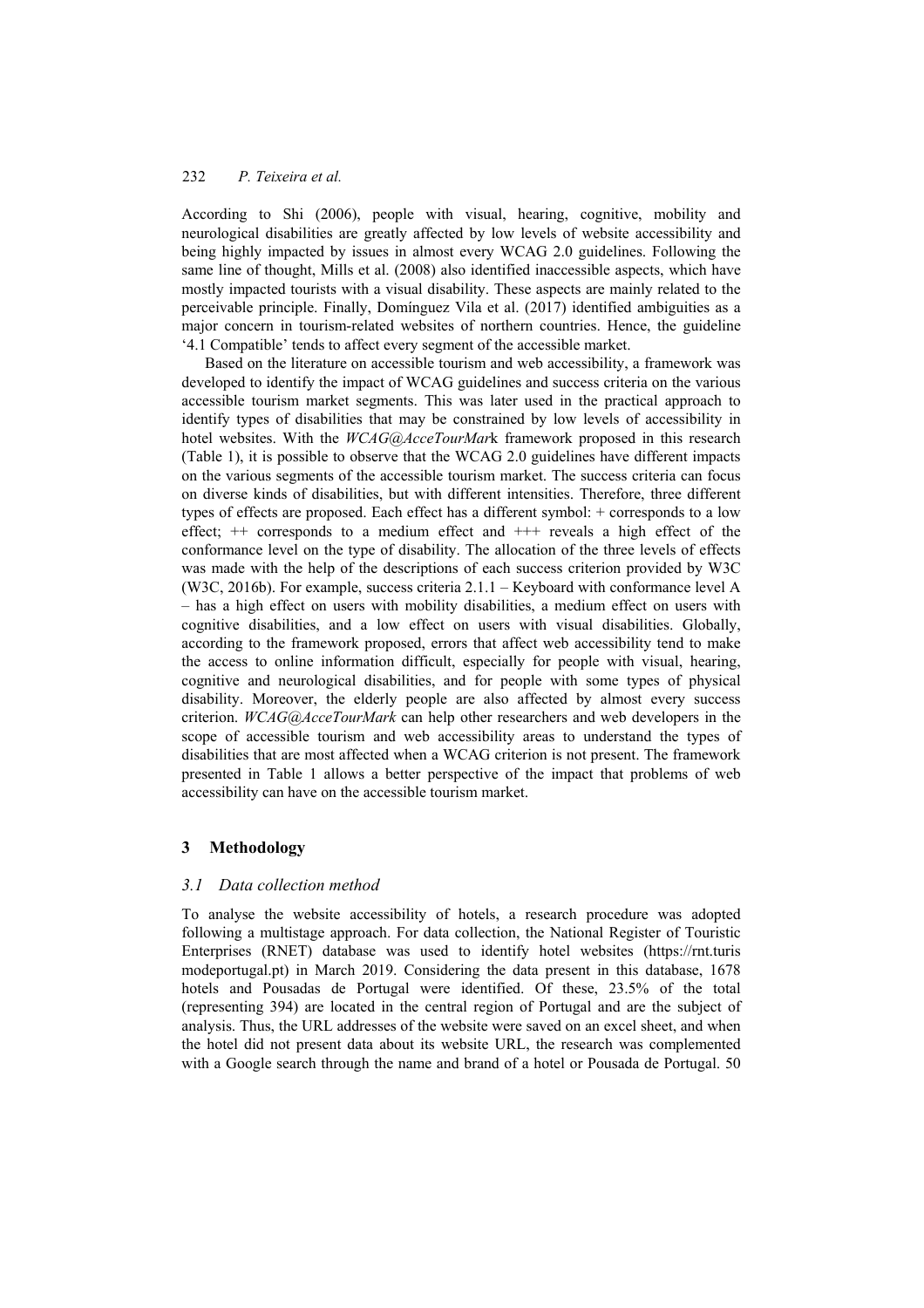accommodation units were excluded from the analysis because they did not have a website. Thus, a total of 344 websites were considered for analysis in the present study.

### *3.2 Data analysis methods*

Two online automatic tools – AccessMonitor and "*Test de Accesibilidad Web*" (TAW) – selected from a list of 162 possible tools available at W3C (W3C, 2020a), were used to examine the 344 websites of hotels and *Pousadas de Portugal* and compliance criteria of each guideline for each principle, using A/AA/AAA conformance levels. AccessMonitor (available at http://accessmonitor.acessibilidade.gov.pt/amp/) and the Website Accessibility Test (TAW), (available at https://www.tawdis.net/) were selected to perform the analysis of the mentioned websites, not only because they are widely used, but also because they are available online and have WCAG as a reference. Given that at the time this study was carried out, the two online automatic tools used only assessed the accessibility of websites based on WCAG 2.0, this was the WCAG version used in this study. There are also some other researches that have applied automatic tools to evaluate web accessibility conditions (Shi, 2006; Kuzma et al., 2009; Akgül and Vatansever, 2016; Domínguez Vila et al., 2017, 2018). AccessMonitor is a tool developed by the Portuguese Science and Technology Foundation and which works entirely on the Web in accordance with WCAG 2.0. After a website URL address is entered, the tool generates a summary with the analysis that indicates a quantitative scale (AccessMonitor index), errors found by the degree of compliance (A, AA and AAA), and a test report. The presented global index of each website ranges from 1 (very poor web accessibility practices) to 10 (excellent web accessibility practices). AccessMonitor allows the identification of problems in website content, providing important information related to the accessibility level of the websites analysed. TAW is also an automated tool that evaluates web accessibility using WCAG 2.0, with the three levels of conformance (A, AA, and AAAAfter a URL is entered, the results are presented in three categories:

- i 'problems' (corrections required);
- ii 'warnings' (review by a technician is required)
- iii 'not reviewed' (a fully manual review is necessary).

In both tools, the only input needed was the link to the respective website. After inserting the link on the tool, an accessibility report was generated, providing important details on the number of failures concerning WCAG 2.0. To analyse the data obtained, descriptive statistics (mean, minimum, maximum and standard deviation) were applied using the SPSS software. After identifying the failures, the WCAG@AcceTourMark framework was used to explore the segments of the accessible tourism market that are most affected by a lack of web accessibility.

### *3.3 Analysed sample*

As mentioned, the sample is represented by 344 hotels and *Pousadas de Portugal* located in the central region of Portugal. Table 2 presents some data in order to characterise the sample.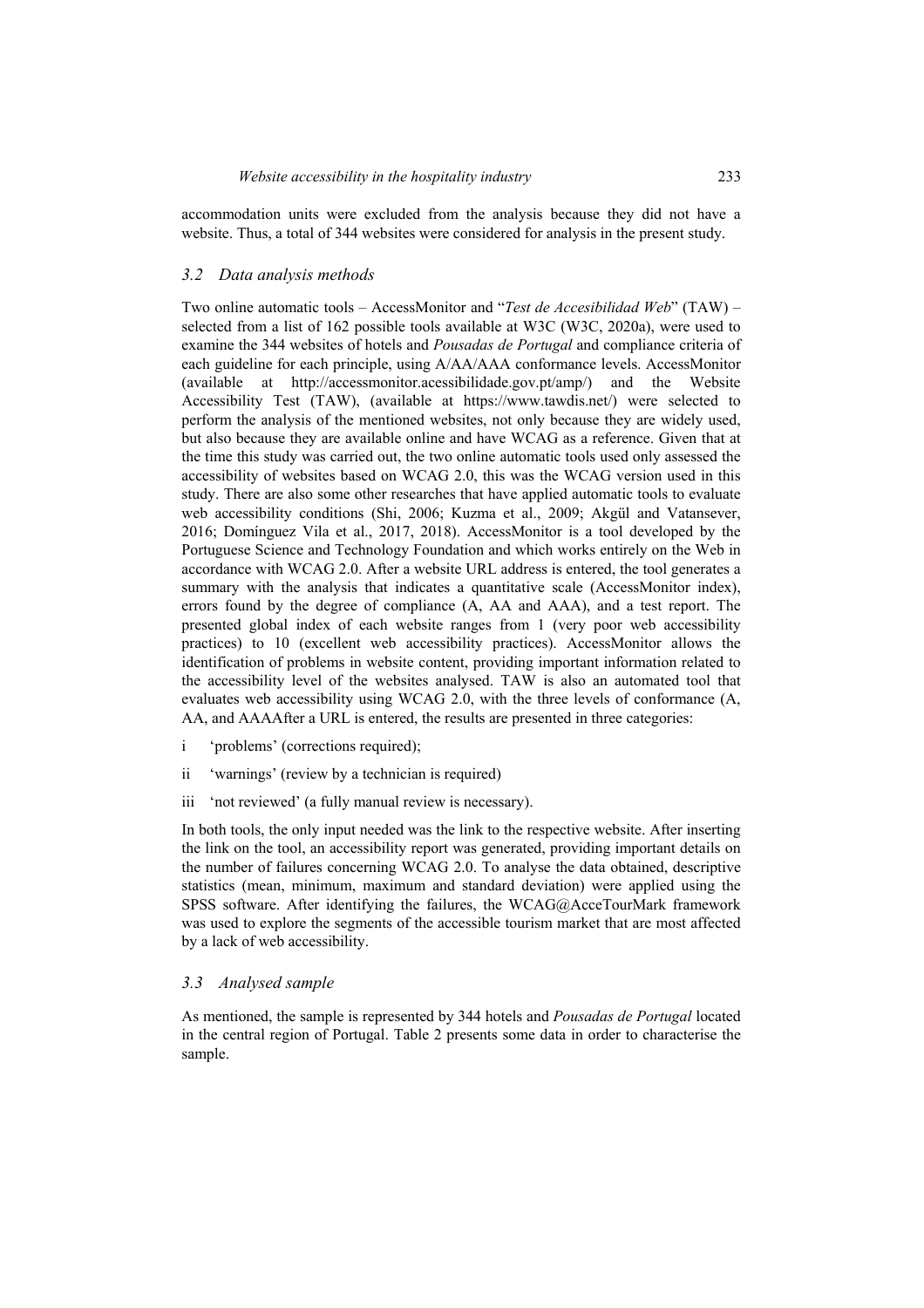### 234 *P. Teixeira et al.*

| Category             |                  |      | Location                  |    |      |  |  |  |
|----------------------|------------------|------|---------------------------|----|------|--|--|--|
| Hotels               | $\boldsymbol{N}$ | $\%$ | <b>NUTs III</b>           | N  | $\%$ |  |  |  |
| 5 Stars              | 10               | 2.9  | Aveiro                    | 35 | 10.2 |  |  |  |
| 4 stars              | 103              | 29.9 | Coimbra                   | 64 | 18.6 |  |  |  |
| 3 stars              | 141              | 41.0 | Leiria                    | 39 | 11.3 |  |  |  |
| 2 stars              | 70               | 20.3 | Oeste                     | 53 | 15.4 |  |  |  |
| 1 star               | 11               | 3.2  | Viseu e Dão Lafões        | 34 | 9.4  |  |  |  |
| Pousadas de Portugal | 9                | 2.6  | Beiras e Serra da Estrela | 40 | 11.6 |  |  |  |
|                      |                  |      | Beira Baixa               | 7  | 2.0  |  |  |  |
|                      |                  |      | Médio Tejo                | 72 | 20.9 |  |  |  |

**Table 2** Analysed hotels by category and localisation

As it can be seen, the vast majority are hotels (97.3%) and only 2.6% are *Pousadas de Portugal*, which are stately houses providing accommodation features. Regarding the hotels, most are categorised with a medium ranting, with only 2.9% with 5 stars, and 3.2 % with only 1 star. Regarding the location, the majority of the websites analysed belong to accommodation units located along the coastline (Aveiro, Leiria, Oeste, Médio Tejo) with 58% of the sample and only a small part (13.6%) are located in interior zones (Beira Baixa and Serra da Estrela).

### **4 Results**

### *4.1 Results obtained with AccessMonitor*

The results presented in Tables 3 and 4 were obtained with AccessMonitor. The global index varies between 3 and 8.3, with a mean of 5.08. Errors of type A are the most critical but also the most common, with a mean of 6.38 per website. Results demonstrated that every site has at least one type A error, with some sites reaching a total of 15 errors. This means that none of the analysed websites fulfils the minimum aspects regarding the level of accessibility. Regarding the AA and AAA levels, some errors were also found. This, of course, all influences the totality of errors, with a mean of 8.84 per website.

| <b>AccessMonitor</b>          | Min      | Max | Mean | Std. Dev |
|-------------------------------|----------|-----|------|----------|
| Global Index                  | 3        | 8.3 | 5.08 | 1.02     |
| Errors type A                 |          | 15  | 6.38 | 2.70     |
| Errors type AA                | $\theta$ | 3   | 1.07 | 0.87     |
| Errors type AAA               | $\theta$ | 4   | 1.38 | 0.82     |
| Total errors $(A + AA + AAA)$ | 2        | 18  | 8.84 | 3.34     |

Table 3 Global Index and errors in web accessibility of hotels websites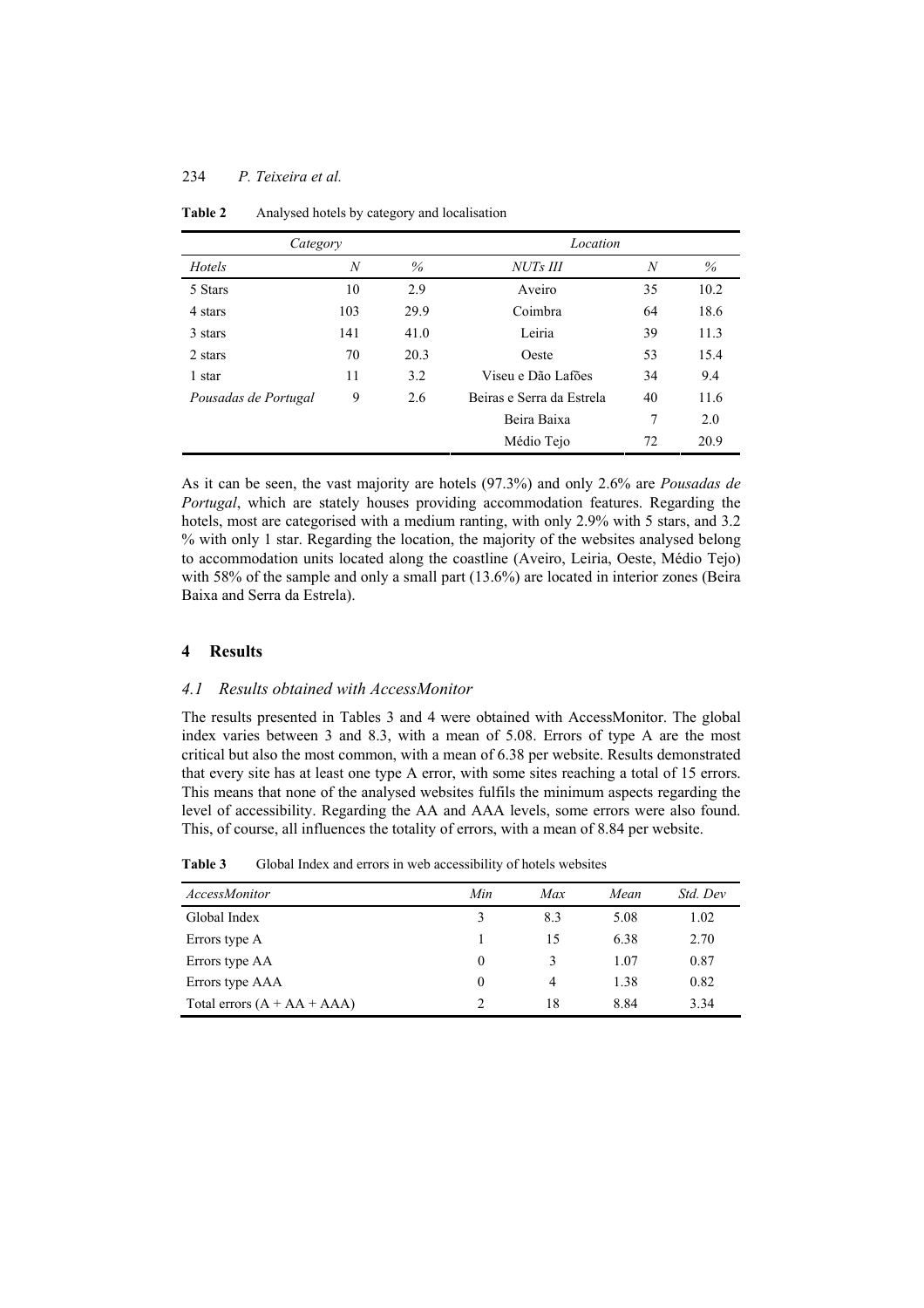| Web accessibility practices | Global index value | N   | $\%$  |
|-----------------------------|--------------------|-----|-------|
| Very bad practices          | $[0-2]$            | 0   | 0     |
| Bad practices               | $[2-4]$            | 43  | 12.50 |
| Regular practices           | $[4-6]$            | 233 | 67.70 |
| Good practices              | $[6-8]$            | 64  | 18.60 |
| Very Good practices         | $[8-9]$            | 4   | 1.20  |
| <b>Excellent Practices</b>  | $[9 - 10]$         | 0   | 0     |

**Table 4** AccessMonitor global index of accessibility on the analysed websites

Table 4 provides further details regarding the global index obtained with AccessMonitor. The results show that the most significant number of websites were classified as having regular practices, and 12.4% with bad practices. Only 1.2% of the total websites analysed were classified as having very good practices. There are no websites classified as having excellent practices.

The low level of global index and the high percentage of type A errors indicate that there are certainly some problems regarding web accessibility conditions on the analysed websites. Most websites were classified as having regular accessibility practices. However, the biggest share of detected errors is of type A, representing the most critical errors, which means that the basic level of web accessibility is not ensured.

These results also indicate that there are accessibility problems in the analysed websites, meaning that PwD will most likely have difficulty in accessing and understanding the information presented in the analysed websites. The results are in line with the findings of the other studies on web accessibility in the tourism industry (Teixeira et al., 2019; Borges et al., 2020). Borges et al. (2020) analysed a sample of several tourist websites from different countries using AccessMonitor and observed a low level of accessibility in these websites. Also, Teixeira et al. (2019) examined the website accessibility of Portuguese travel agents and also noted that the website accessibility of the travel agents analysed is very low.

#### *4.2 Results obtained with "Test de Accesibilidad Web"*

Table 5 shows the results obtained with the Website Accessibility Test (TAW), summarising the number of problems detected with this automatic evaluation tool. These problems are categorised in four principles (perceivable, operable, understandable, and robust) and 12 guidelines of the WCAG 2.0.

As it can be observed, the perceivable principle, which assures that information and other components included in the user interface are presented in a perceptible way to the users, is the most critical issue with a total of 10516 problems and a mean of 30.56 problems per each website analysed (standard deviation  $(SD) = 72.34$ ). The most significant contribution to this result belongs to 'Text alternatives' and 'Adaptable' guidelines, which have an average of  $15.89$  (SD = 22.35) and  $14.66$  (SD = 56.65) problems, respectively, per website. Additionally, these two guidelines include only lowlevel (A) success criteria, which makes the scenario even more serious in terms of web inaccessibility. Considering this principle, and in order to make the websites more accessible, it is important to: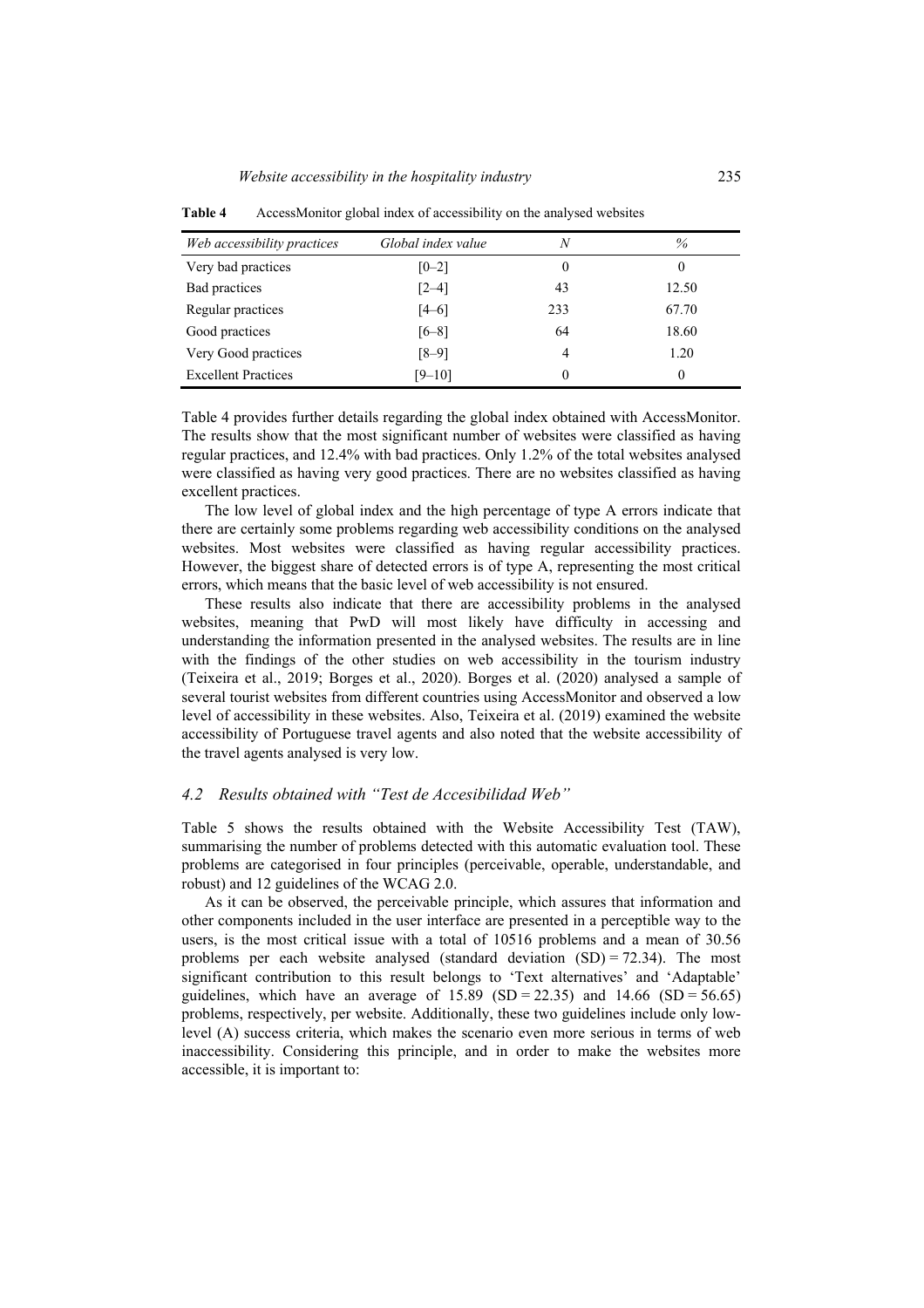#### 236 *P. Teixeira et al.*

- i include text alternatives for any non-text content
- ii have contents that can be presented to the users in different ways, with a logical and meaningful sequence, and with compatible with assistive technologies.

Regarding the operable principle, which ensures easy and operable navigation between the different components of the interface, there are also critical issues, with an average of 20.60 problems per website analysed  $(SD = 61.38)$ . In this case, the cause that most strongly contributed to this result was the 'Navigable' guideline (mean = 19.20 and a  $SD = 58.20$ , which is responsible for providing ways to help users find content, navigate and control their position on the website. This also confirms the poor results obtained with the 'Adaptable' guideline that was stated above. It is important to stress that the four success criteria included in this guideline – Bypass Blocks, Page Titled, Focus Order and Link Purpose in Context – make a part of the conformance level A, the basic level of accessibility. To increase accessibility at this level, it is important to provide ways to help users navigate, avoid mistakes and give instructions to get out of blocked situations.

|             | Principles guidelines   | Problems<br>detected | Min          | Max            | Mean     | Std. Dev. |
|-------------|-------------------------|----------------------|--------------|----------------|----------|-----------|
| Perceivable | 1.1 Text alternatives   | 5467                 | $\theta$     | 229            | 15.89    | 22.35     |
|             | 1.2 Time-based media    | $\overline{4}$       | $\theta$     | $\overline{2}$ | 0.01     | 0.15      |
|             | 1.3 Adaptable           | 5045                 | $\theta$     | 1021           | 14.66    | 56.65     |
|             | 1.4 Distinguishable     | $\theta$             | $\theta$     | $\Omega$       | $\Omega$ | $\theta$  |
|             | Total perceivable       | 10516                | $\theta$     | 1250           | 30.56    | 72.34     |
| Operable    | 2.1 Keyboard accessible | 474                  | $\theta$     | 51             | 1.38     | 4.99      |
|             | 2.2 Enough time         | 7                    | $\theta$     | 3              | 0.02     | 0.22      |
|             | 2.3 Seizures            | $\Omega$             | $\theta$     | $\Omega$       | $\Omega$ | $\theta$  |
|             | 2.4 Navigable           | 6619                 | $\theta$     | 1040           | 19.20    | 58.20     |
|             | Total operable          | 7100                 | $\theta$     | 1091           | 20.60    | 61.38     |
| Understand  | 3.1 Readable            | 160                  | $\theta$     | 3              | 0.47     | 0.53      |
| able        | 3.2 Predictable         | 109                  | $\theta$     | 7              | 0.32     | 0.75      |
|             | 3.3 Input assistance    | 2167                 | $\theta$     | 104            | 6.30     | 10.29     |
|             | Total understandable    | 2436                 | $\theta$     | 104            | 7.08     | 10.53     |
| Robust      | 4.1 Compatible          | 7199                 | $\theta$     | 235            | 20.89    | 32.69     |
|             | Total robust            | 7199                 | $\mathbf{0}$ | 235            | 20.89    | 32.69     |

**Table 5** Problems identified with TAW

The robust principle, responsible for compatibility with possible user agents such as assistive technologies, is the one that has the most problems per website on average (mean =  $20.89$ , SD =  $32.69$ ). This principle is also part of a guideline with two success criteria – Parsing and Name, Role, Value – which evaluate the most basic aspects of accessibility (level A). To overcome this problem, it is important to assure that website content will be accurately parsed into a structure of data or that it will be adequately rendered by assistive technologies (W3C, 2016a).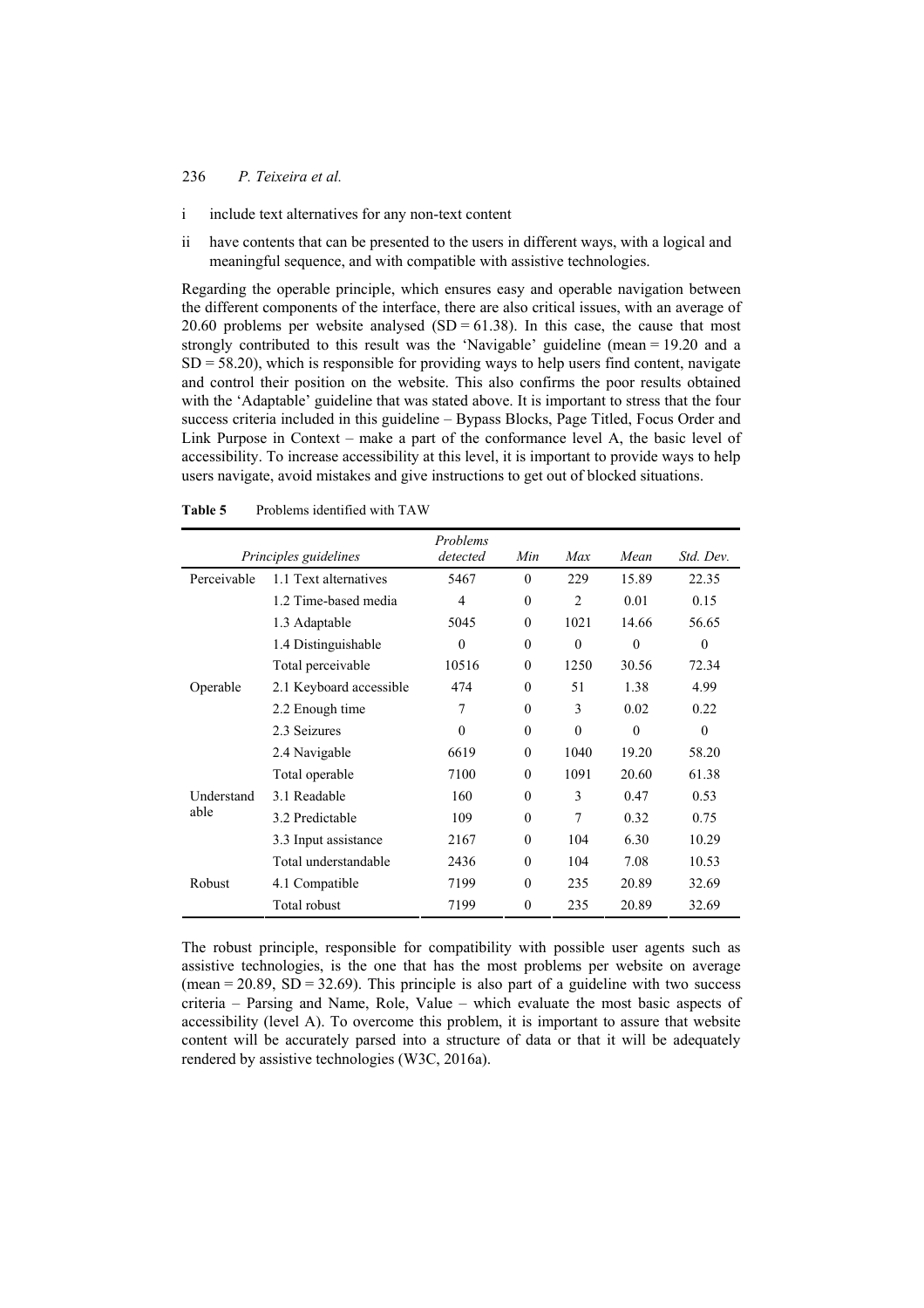The present results, with most critical problems in perceivable, operable and robust principles are in line with the findings presented by Domínguez Vila et al. (2018), in a study conducted with official tourism organisations' websites, which showed that the most problems occurred in the perceivable and Robust principles. The studies presented by Gonçalves et al. (2020) and Silveiro et al. (2019) also show the same trend, revealing that the perceivable principle is one of the most critical.

Table 6 illustrates the results obtained in the warnings category with a total of 80099 errors detected. The results concerning the warnings confirm the results obtained in the problems category.

|                | Principles guidelines   | Warnings<br>detected | Min      | Max      | Mean     | Std. Dev. |
|----------------|-------------------------|----------------------|----------|----------|----------|-----------|
| Perceivable    | 1.1 Text alternatives   | 6682                 | $\theta$ | 163      | 19.32    | 20.15     |
|                | 1.2 Time-based media    | 217                  | $\theta$ | 54       | 0.63     | 5.03      |
|                | 1.3 Adaptable           | 13107                | $\theta$ | 315      | 38.05    | 46.16     |
|                | 1.4 Distinguishable     | 12737                | $\theta$ | 1976     | 36.93    | 116.42    |
|                | Total perceivable       | 32743                | $\theta$ | 2155     | 94.92    | 152.19    |
| Operable       | 2.1 Keyboard accessible | 474                  | $\theta$ | 51       | 1.38     | 4.99      |
|                | 2.2 Enough time         | $\theta$             | $\Omega$ | $\Omega$ | $\theta$ | $\theta$  |
|                | 2.3 Seizures            | $\theta$             | $\theta$ | $\theta$ | $\theta$ | $\theta$  |
|                | 2.4 Navigable           | 12907                | 1        | 2324     | 37.48    | 127.12    |
|                | Total operable          | 13381                | 1        | 2375     | 38.86    | 130.15    |
| Understandable | 3.1 Readable            | $\theta$             | $\theta$ | $\theta$ | $\theta$ | $\theta$  |
|                | 3.2 Predictable         | 3150                 | $\theta$ | 124      | 9.10     | 15.09     |
|                | 3.3 Input assistance    | 3096                 | $\theta$ | 40       | 9.00     | 9.10      |
|                | Total understandable    | 6246                 | $\theta$ | 133      | 18.10    | 19.69     |
| Robust         | 4.1 Compatible          | 27729                | $\theta$ | 1457     | 78.81    | 158.94    |
|                | Total robust            | 27729                | $\theta$ | 1457     | 78.81    | 158.94    |

**Table 6** Warnings identified with TAW

The most significant share of warnings belongs to the perceivable guidelines, where there are websites with 2155 warnings and with a mean of 94.9 per website with a SD of 152.2. The guidelines with most warnings detected were '1.1 Text alternatives', '1.3 Adaptable', '1.4 Distinguishable', '2.4 Navigable', and '4.1 Compatible'. Hence, several aspects need to be reviewed by programmers and web designers. Text alternatives to non-text content, presentation in different ways and ensuring compatibility with user agents represent some aspects that need to be both corrected and also the target of a careful review. Other characteristics like facilitating hearing, seeing, navigating and finding content should be re-evaluated.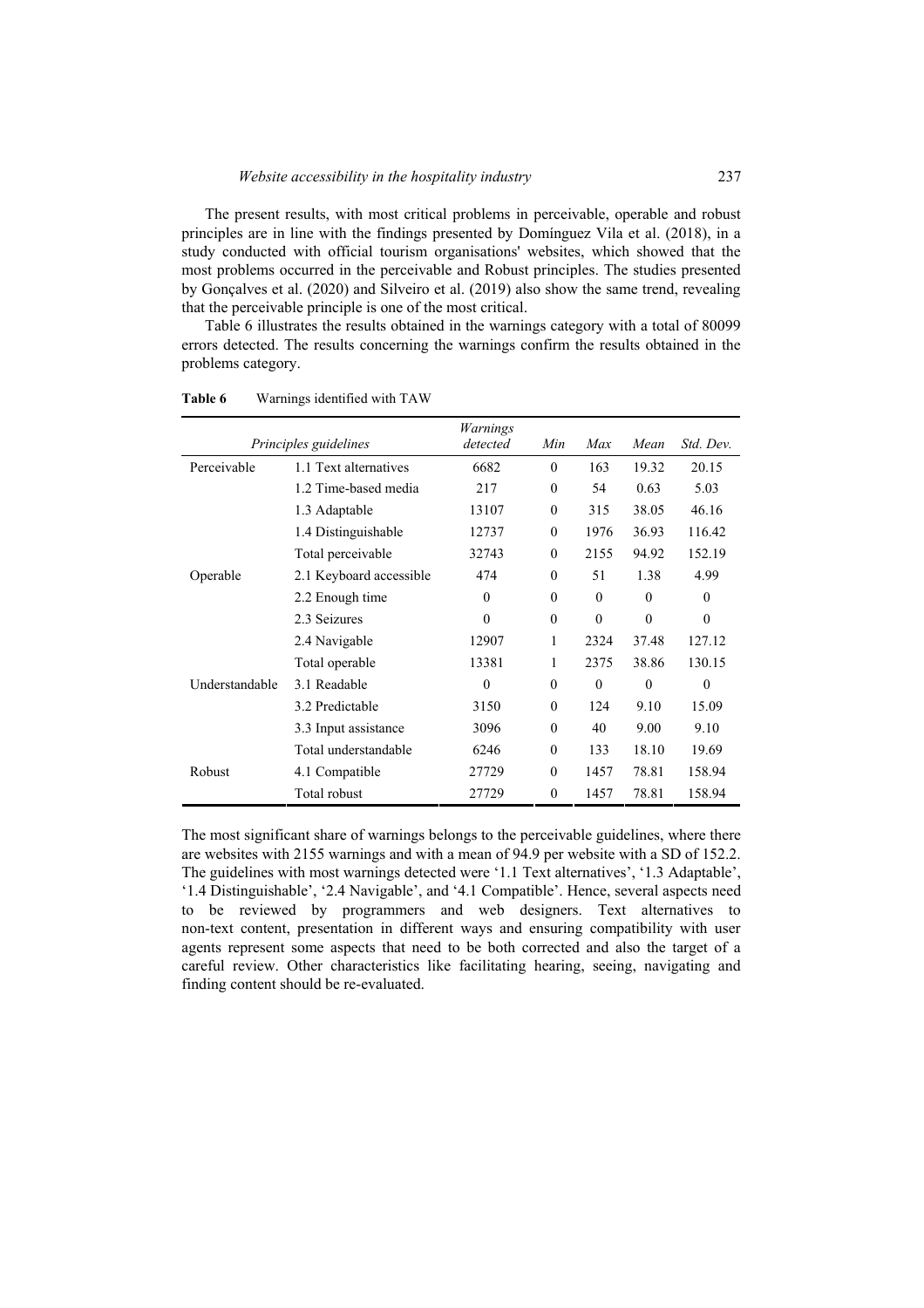### **5 Discussion of results according to the WCAG@AcceTourMark**

To discuss the results obtained in this study, the *WCAG@AcceTourMark* framework was used. With the help of this framework, it was also possible to identify the groups of PwD that are most affected by the accessibility problems identified in the websites of hotels located in the central region of Portugal. Most errors in success criteria are related to conformance level A, which means the minimum web accessibility requirements for PwD are not being met by the majority of the analysed websites. With the help of the description provided by the W3C (W3C, 2018a), it is also possible to propose solutions to solve the websites' usability problems.

The failures identified in the perceivable principle were related to '1.1 Text Alternatives', '1.3 Adaptable', and '1.4 Distinguishable', as there is a large number of alerts. The incidents on these guidelines especially tend to affect people with visual disabilities or who have difficulty perceiving visual content and need assistive technology to convert text to braille or another non-text format (i.e. pictures, video) (W3C, 2018b). In fact, a lack of audio alternatives or changes in colour are the main obstacles in assuring web accessibility for people with this kind of disability. These results are in line with the findings obtained by Mills et al. (2008). Additionally, the elderly might also find difficulties given some visual problems related to advanced age. Text without size options was observed on many websites, which constitutes a great problem for people who, for example, have myopia or astigmatism. To solve these problems, WCAG suggests providing short text alternatives for non-text content, creating and ordering the content of the websites in a meaningful sequence, and using standard text formatting conventions for paragraphs, lists and headings. Moreover, it is also important to ensure that colour changes make sense within the context and that sound content only plays upon user request.

In the operable principle, problems and warnings were mainly related to guideline '2.4 Navigable'. Problems in success criteria mainly affect people with physical and visual disabilities but also people with cognitive deficits, since these groups have more difficulty in navigating and finding content. According to W3C (W3C, 2018a), this guideline provides ways to help users navigate, find content, and control the position where they are. To address these problems, it is important to provide information about the location of the user within the website, using mechanisms such as bypassing blocks of content and creating headings and labels that describe topics or purposes. On an important note, guideline '2.3 Seizures' did not register any problems or warnings. The success criteria for this guideline are related to photo sensibility and affect people with hidden impairments, such as epilepsy. It was indeed found that the websites analysed did not display flashing lights or any other type of content that could trigger seizures for people with epilepsy or other related hidden disabilities.

The understandable principle was the one with the fewest warnings and problems identified. The lack of labels and explanations on websites ('3.3 Input assistance') represents a factor that should be corrected if web accessibility is to be improved. Difficulties in avoiding and correcting mistakes affect all PwD. To overcome this problem, labels or instructions should be provided when user input is necessary and input errors should be automatically detected. The lack of web accessibility regarding this guideline tends to prevent the use of websites by people with a cognitive disability. If mistakes cannot be avoided or corrected, a fully barrier-free use is impossible. Further, web designers and developers should pay particular attention to the guideline '3.2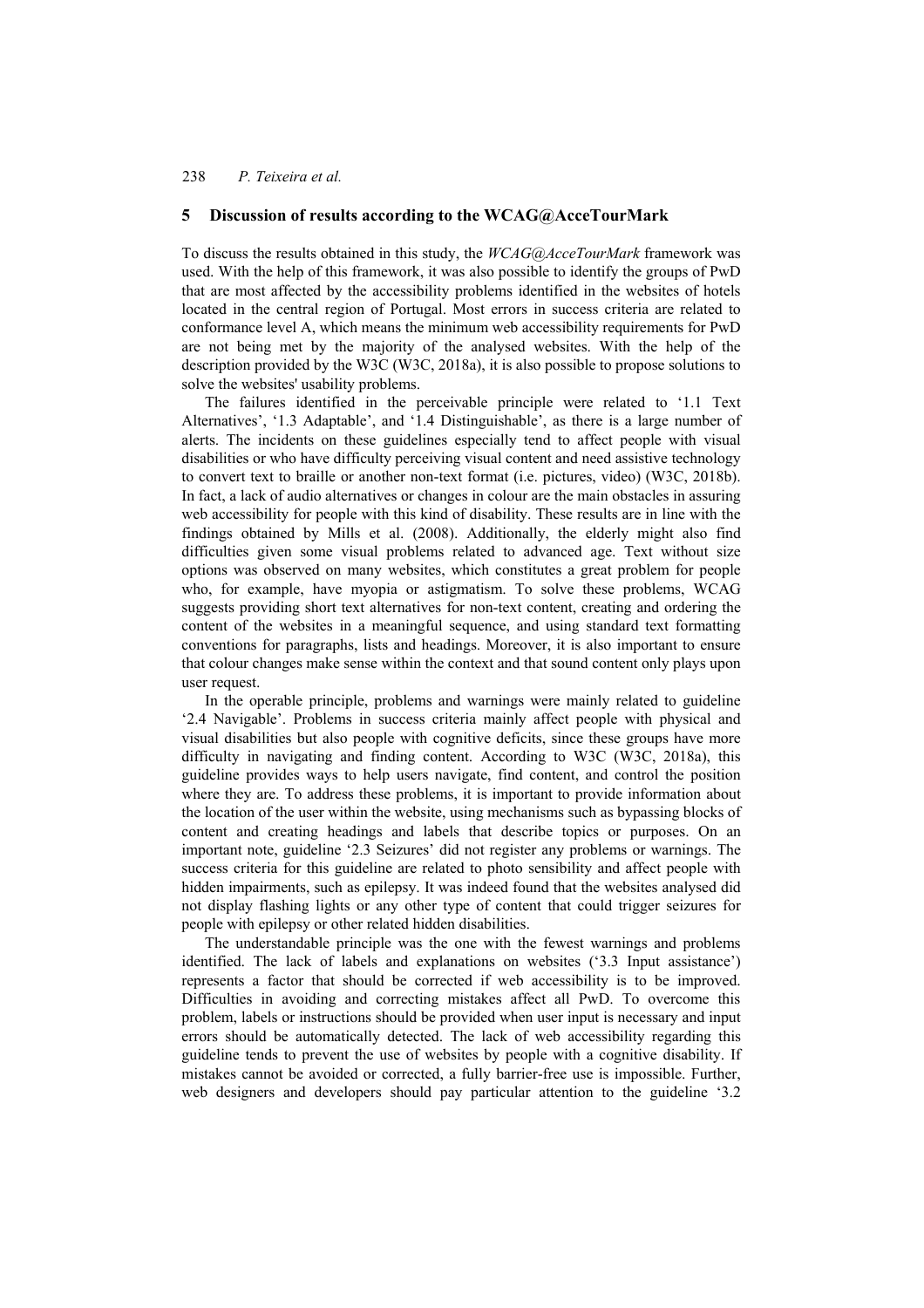Predictable', due to the high level of registered warnings. This is verified in the study of Perna et al. (2020), where the software design and content of websites have some requirements specifically for PwD. A possible solution that can be implemented in the websites to solve this problem is to ensure that changes in the context only happen upon user request, so webpages can appear and work in predictable ways.

The failures in the robust principle were related to the fact that most websites are not ready for assistive technologies. However, a great number of PwD use assistive technologies to access websites. If websites are not compatible with or do not allow the use of these technologies, then they become inaccessible for a great number of PwD. The results obtained in this research demonstrated problems mainly in '4.1 Compatible'. The ambiguity and lack of compatible platforms reveal that the sample of studied websites share the same vulnerabilities, as the ones examined by Domínguez Vila et al. (2017). Furthermore, as the elaborated framework illustrates, the errors related to this guideline affect all PwD, that need assistive technologies to access websites. Hence, it is of utmost relevance that web designers and developers of the hotel websites analysed correct these issues. To address these problems, web designers should make sure their websites are compatible with current user agents, including assistive technologies such as screen readers.

#### **6 Conclusions, implications and future research**

The research conducted allowed analysis of the current state of web accessibility in the Portuguese hospitality sector. A sample of 344 websites belonging to hotels and *Pousadas de Portugal* located in the central region of Portugal were analysed in terms of accessibility, using two online automatic tools (AccessMonitor and TAW) that considered WCAG 2.0 principles. The results revealed that the information available on the websites analysed constitutes a barrier to accessible tourism, in particular violation of the perceivable and robust principles of WCAG 2.0.

The low results of the global index and many type A errors showed the lack of web accessibility in the websites analysed. This unsatisfactory data is in line with the findings of other studies (Farrar and Lambert, 2001; Morrison et al., 2004; Williams and Rattray, 2005; Williams et al., 2006, 2007; Mills et al., 2008; Xiong et al., 2009; Domínguez Vila et al., 2017; Sun et al., 2017; Domínguez Vila et al., 2018; Borges et al., 2020) exposing websites for ignoring segments of the accessible market. Indistinguishably, the results from TAW confirmed the results obtained with AccessMonitor. With TAW, it was possible to identify the WCAG 2.0 guidelines with most problems and warnings. Guidelines such as '1.1 Text alternatives', '1.3 Adaptable' (content not being presented in different and simpler ways), '2.4 Navigable' (help users navigate and find content), and '4.1 Compatible' (lack of compatibility with user agents), were those that need most corrections and re-evaluation in the websites studied. These results corroborate other studies in this field (Domínguez Vila et al., 2018; Angélico Gonçalves et al., 2020; Perna et al., 2020) that reveal those guidelines as the ones that contribute most to the lack of accessibility of information on websites. In fact, the high number of problems and warnings confirm the need to redesign the websites to make them more accessible to all users, independently of their personal situation or conditions of access.

With the development of the *WCAG@AcceTourMark* framework, it was also possible to understand which segments of the accessible market are most affected by the lack of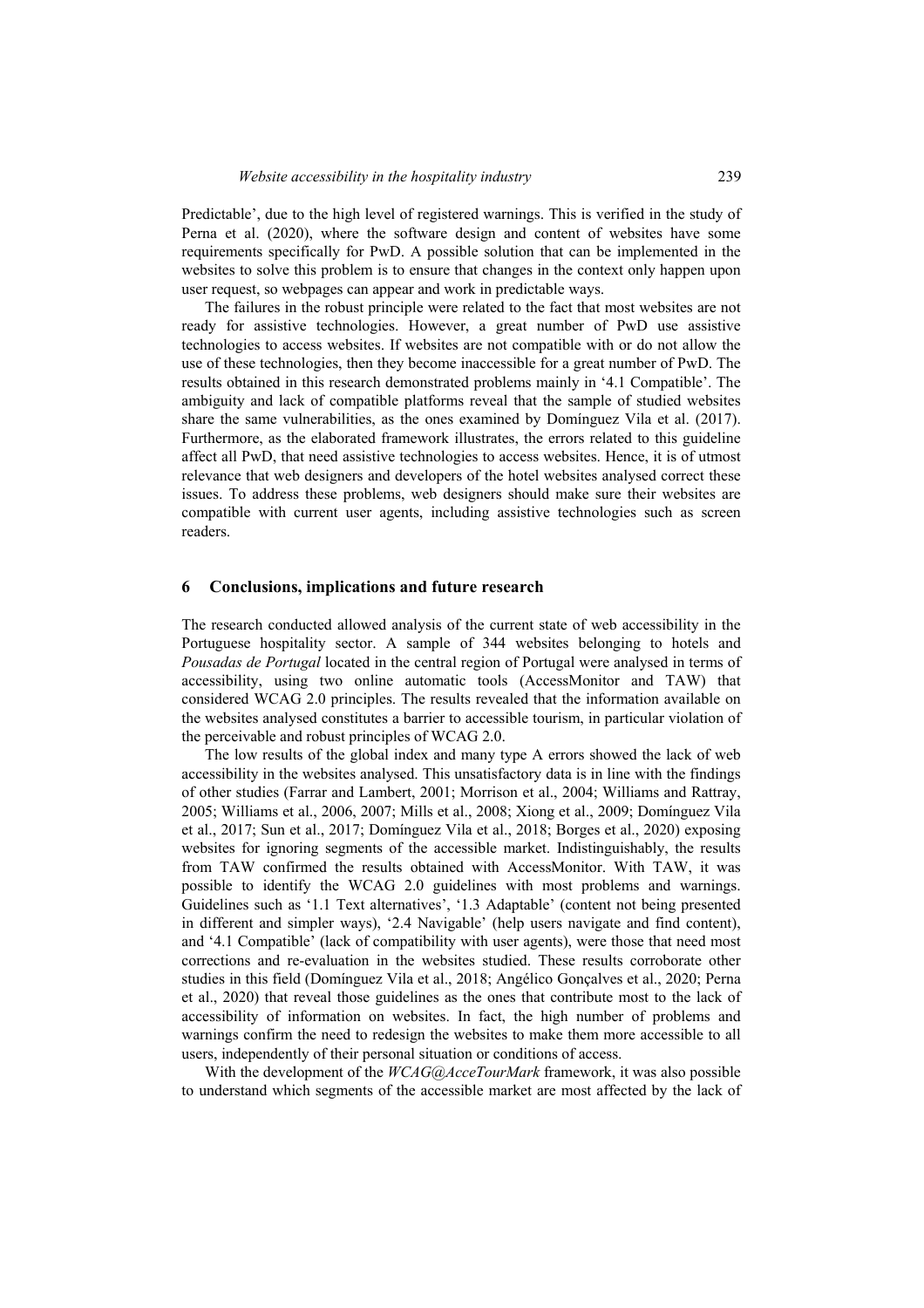web accessibility. Considering WCAG 2.0, in the case of the perceivable principle, it can be observed that people with visual disabilities are the most affected. In the operable and understandable principles, the warnings and problems especially prevented people with cognitive disabilities from having a barrier-free use of the websites. Failures in the robust principle tend to affect all groups of PwD, with the greatest impact on those who need to use user agents, such as assistive technologies (mobility and visual disabilities). Despite the exploratory nature of the framework proposed, results obtained in this research also show that people with physical and visual disabilities and people with cognitive deficits are the groups that face most constraints when accessing information disseminated by the websites of hotels located in the central region of Portugal. It is of utmost importance to introduce changes to the websites of the hotels analysed to facilitate the visitors with disabilities to plan their tourism trips.

Both theoretical and practical contributions of this study may be highlighted. The theoretical framework proposed, *WCAG@AcceTourMark*, although exploratory, introduces a new attempt to identify the impact of WCAG 2.0 guidelines and success criteria on the various accessible tourism market segments. The *WCAG@AcceTourMark* can help other researchers, in the accessible tourism and web accessibility areas to identify the types of disabilities that are most affected when a WCAG 2.0 criterion is not present in a website. Overall, the diagnosis of the website accessibility level of hotels located in the central region of Portugal and the described framework presents a significant contribution to introduce improvements based on the accessibility guidelines. Additionally, the results can support further academic research studies about web accessibility evaluations by comparing the level of performance of hotels' websites with other tourism supply agents' websites.

Essentially, important practical implications can be retrieved for those involved in the creation of accessible tourism offers, such as hotel managers, marketing managers and web designers. For hotel managers, this study may have a powerful impact on raising awareness of the importance of having accessible websites. The results of this study can be useful to hotel managers to justify allocating a budget to increasing the accessibility of the websites, improving communication with an important growth market (PwD). Marketing managers can now be more aware that more accessibility in websites provides better business opportunities. Delivering accessible information in an accessible way is an important strategy to attract the accessible tourism market. Finally, the results may help hotel website designers realise what errors may compromise accessibility and how to correct them. The study also provides relevant implications for PwD. As explained, visitors with disabilities require a lot of information when planning their tourism trips (Devile and Kastenholz, 2018). Hence, the delivery of information in an accessible way can be the key to making tourism available to everyone, including visitors with disabilities.

Despite the significant contributions of this study, some limitations may be identified. First, only the accessibility level of the websites of hotels and *Pousadas de Portugal* located in the central region of Portugal were examined. The study of web accessibility of other players in the tourism value chain, such as transports, restaurants and tourism attractions (e.g., museums, cinemas and theme parks) is also of utmost relevance in reducing the high barriers that PwD still face when participating in tourism activity. Furthermore, besides websites, social networks are now also a widely used channel of communication in tourism (Dinis et al., 2020). Consequently, further studies should examine and compare the accessibility level of other online communication channels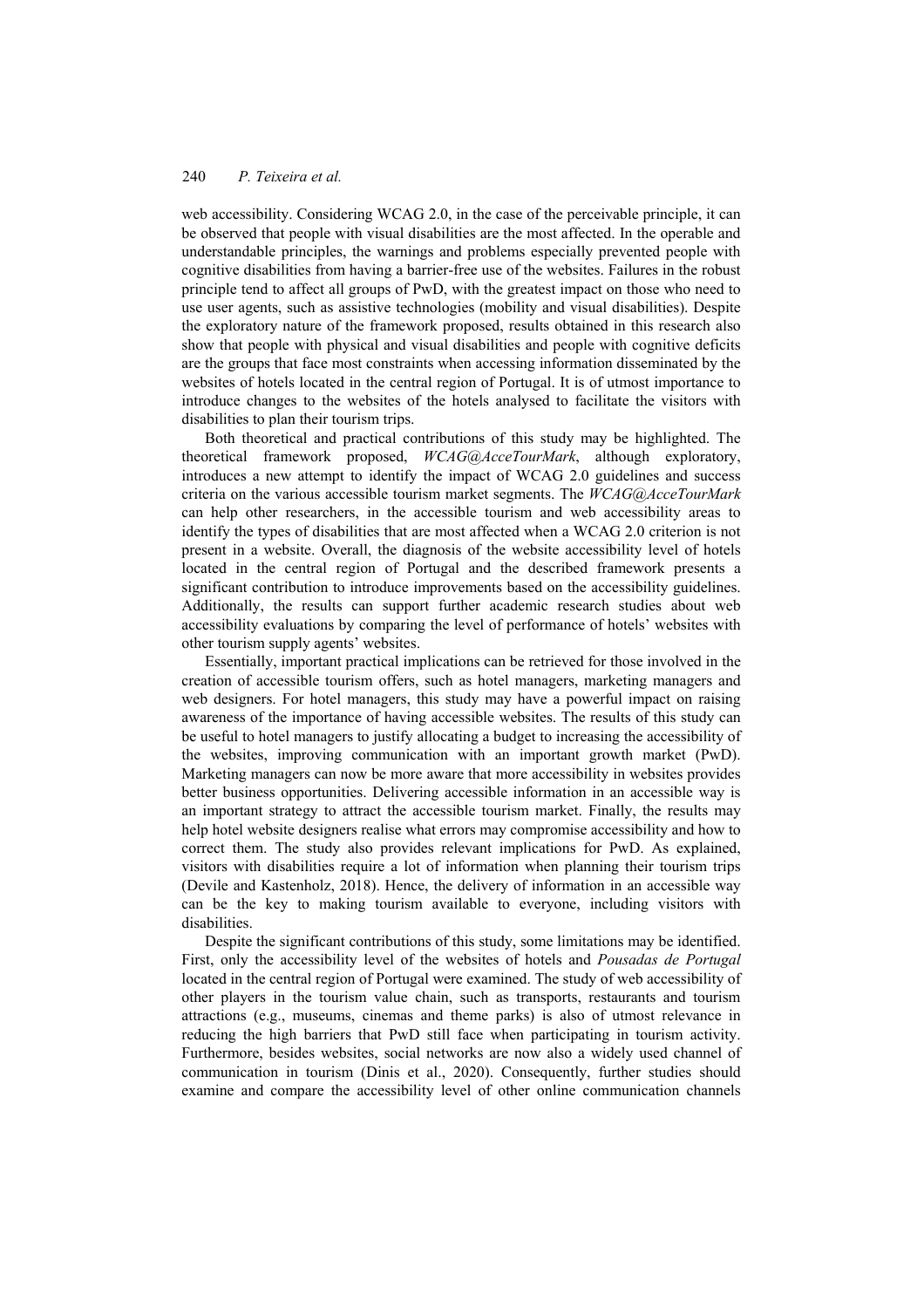used by all types of tourism supply agents (e.g., transports, restaurants, museums, cinemas and theme parks). Another limitation of this study is related to the use of only automatic tools to evaluate web accessibility. In this study, only WCAG 2.0 was considered because, at the time that this study was carried out, the automatic tools used only analysed websites' content based on WCAG 2.0, and not the last one, which is WCAG 2.1. On the other hand, despite the potential of these tools and the quality of the analyses provided, these automated evaluation tools do not consider the perception of PwD in a real-life situation. Future researches should focus on ascertaining the requirements of PwD for a tourism website to be accessible. This can be achieved through the application of usability tests to identify and estimate problems which might appear during the interaction of PwD with the websites. This research could be complemented through a survey of hotel managers to understand the relevance and impact of web accessibility and their degree of openness to change. Additionally, other stakeholders in the accessible tourism market and web designers should also be involved in this discussion to identify the best practices in the hotel sector in terms of access to digital information and interactivity with the consumer.

The role of web accessibility in the hospitality sector is crucial for the promotion of accessible tourism. Websites are essential for information sharing between tourists with disabilities and tourism organisations. The hospitality sector also has a very important role in ensuring customer satisfaction. This is more evident when tourists with disabilities are taken into consideration, due to all the restrictions, which tend to make tourism activities difficult for them. Being informed is the key, hospitality-related websites should respect in web accessibility design. Despite this, this research shows that there is currently still a long way to go in the central region of Portugal regarding this matter of web accessibility in the hospitality sector. The findings of the paper clearly show the accessibility problems and warnings on hotel websites. Therefore, with the growth of the accessible tourism market, it is important to invest in increasing the accessibility of information, regardless of the communication channel used to disseminate that information. Moreover, considering the current pandemic situation (COVID-19), hotels should adopt strategies to increase their competitiveness. This competitiveness should be achieved by enhancing the accessibility of their communication channels, in particular the digital channels, on which this study is based.

#### **Acknowledgement**

This work was developed in the scope of the research project ACTION - POCI-01-0145- FEDER-030376 - funded by FEDER, through COMPETE2020 - Programa Operacional Competitividade e Internacionalização (POCI), and by national funds (OE), through FCT/MCTES.

#### **Conflict of interest**

The authors declare no conflict of interest.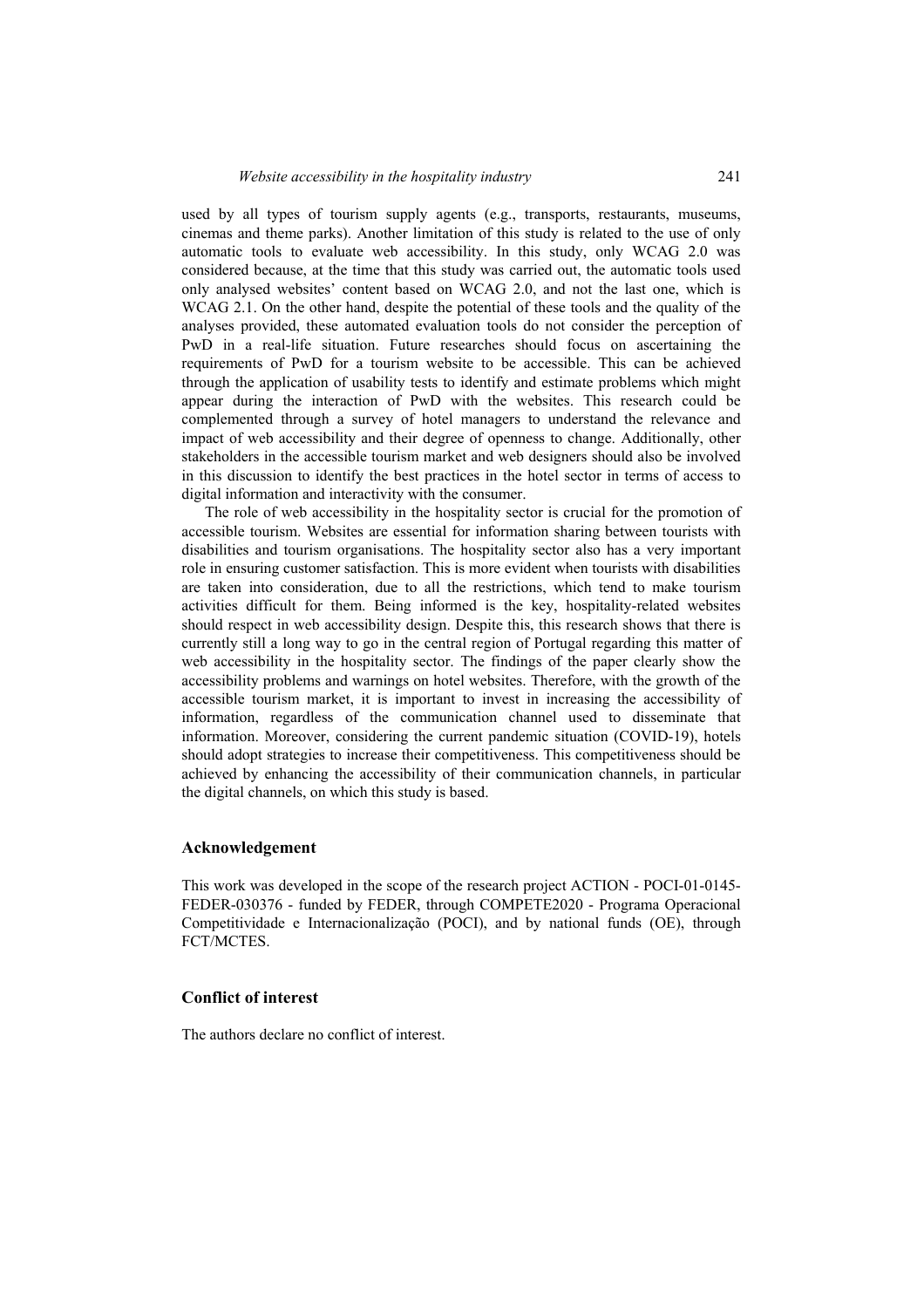### **References**

- Akgül, Y. and Vatansever, K. (2016) 'Web accessibility evaluation of government websites for people with disabilities in Turkey', *Journal of Advanced Management Science*, Vol. 4, No. 3, pp.201–210, doi: 10.12720/joams.4.3.201-210.
- Alexander, D. (2004) *WebWatch: How Accessible Are Australian University Web Sites?*, *Ariadne*, Available at. http://www.ariadne.ac.uk/issue/38/alexander/ (Accessed 20 March, 2019).
- Almeida-Santana, A. and Moreno-Gil, S. (2017) 'New trends in information search and their influence on destination loyalty: digital destinations and relationship marketing', *Journal of Destination Marketing and Management*, Vol. 6, No. 2, pp.150–161, doi: 10.1016/j. jdmm.2017.02.003.
- Ambrose, I., Garcia, A., Papamichail, K. and Veitch, C. (2017) *Manual De Gestão Destinos Turísticos Acessíveis*, Available at http://business.turismodeportugal.pt/ SiteCollectionDocuments/all-for-all/apresentacao-manual-destinos-turisticos-acessiveis-enatmar-2017.pdf (Accessed 20 February, 2019).
- Avis, A.H., Card, J.A. and Cole, S.T. (2005) 'Accessibility and attitudinal barriers encountered by travelers with physical disabilities', *Tourism Review International*, Vol. 8, No. 3, pp.239–248, doi: 10.3727/154427205774791591.
- Bekiaris, E., Loukea, M., Spanidis, P., Ewing. S., Denninghaus, M., Ambrose, I., Papamichail, K. and Castiglioni, R.C. (2018) *Research for TRAN Committee – Transport and Tourism for Persons with Disabilities and Persons with Reduced Mobility*, Brussels: European Parliament, Policy Department for Structural and Cohesion Policies.
- Bi, Y., Card, J.A. and Cole, S.T. (2007) 'Accessibility and attitudinal barriers encountered by Chinese travellers with physical disabilities', *International Journal of Tourism Research*, Vol. 9, No. 3, pp.205–216, doi: 10.1002/jtr.603.
- Borges, I., Silva, F., Costa, E., Pinto, A.S. and Abreu, A. (2020) 'Infoaccessibility on the websites of inbound markets of Portugal destination', in Rocha, Á., Abreu, A., de Carvalho, J., Liberato, D., González, E. and Liberato, P. (Eds.): *Advances in Tourism, Technology and Smart Systems, Smart Innovation, Systems and Technologies*, Springer, Singapore, Vol. 171, pp.105–117, doi: 10.1007/978-981-15-2024-2\_10.
- Boxall, K., Nyanjom, J. and Slaven, J. (2018) 'Disability, hospitality and the new sharing economy', *International Journal of Contemporary Hospitality Management*, Vol. 30, No. 1, pp.539–556, doi: 10.1108/Ijchm-09-2016-0491.
- Buhalis, D. and Darcy, S. (2011) *Accessible Tourism Concepts and Issues*, Channel View Publications, UK.
- Buhalis, D. and Michopoulou, E. (2011) 'Information-enabled tourism destination marketing: addressing the accessibility market', *Current Issues in Tourism*, Vol. 14, No. 2, pp.145–168, doi: 10.1080/13683501003653361.
- Choi, T.Y. and Chu, R. (2001) 'Determinants of hotel guests' satisfaction and repeat patronage in the Hong Kong hotel industry', *International Journal of Hospitality Management*, Vol. 20, No. 3, pp.277–297, doi: 10.1016/S0278-4319(01)00006-8.
- Daniels, M.J., Drogin Rodgers, E.B. and Wiggins, B.P. (2005) 'Travel tales: an interpretive analysis of constraints and negotiations to pleasure travel as experienced by persons with physical disabilities', *Tourism Management*, Vol. 26, No. 6, pp.919–930, doi: 10.1016/j. tourman.2004.06.010.
- Darcy, S. (2010) 'Inherent complexity: disability, accessible tourism and accommodation information preferences', *Tourism Management*, Vol. 31, No. 6, pp.816–826, doi: 10.1016/j. tourman.2009.08.010.
- Darcy, S. and Dickson, T.J. (2009) 'A whole-of-life approach to tourism: the case for accessible tourism experiences', *Journal of Hospitality and Tourism Management*, Vol. 16, No. 1, pp.32–44, doi: 10.1375/jhtm.16.1.32.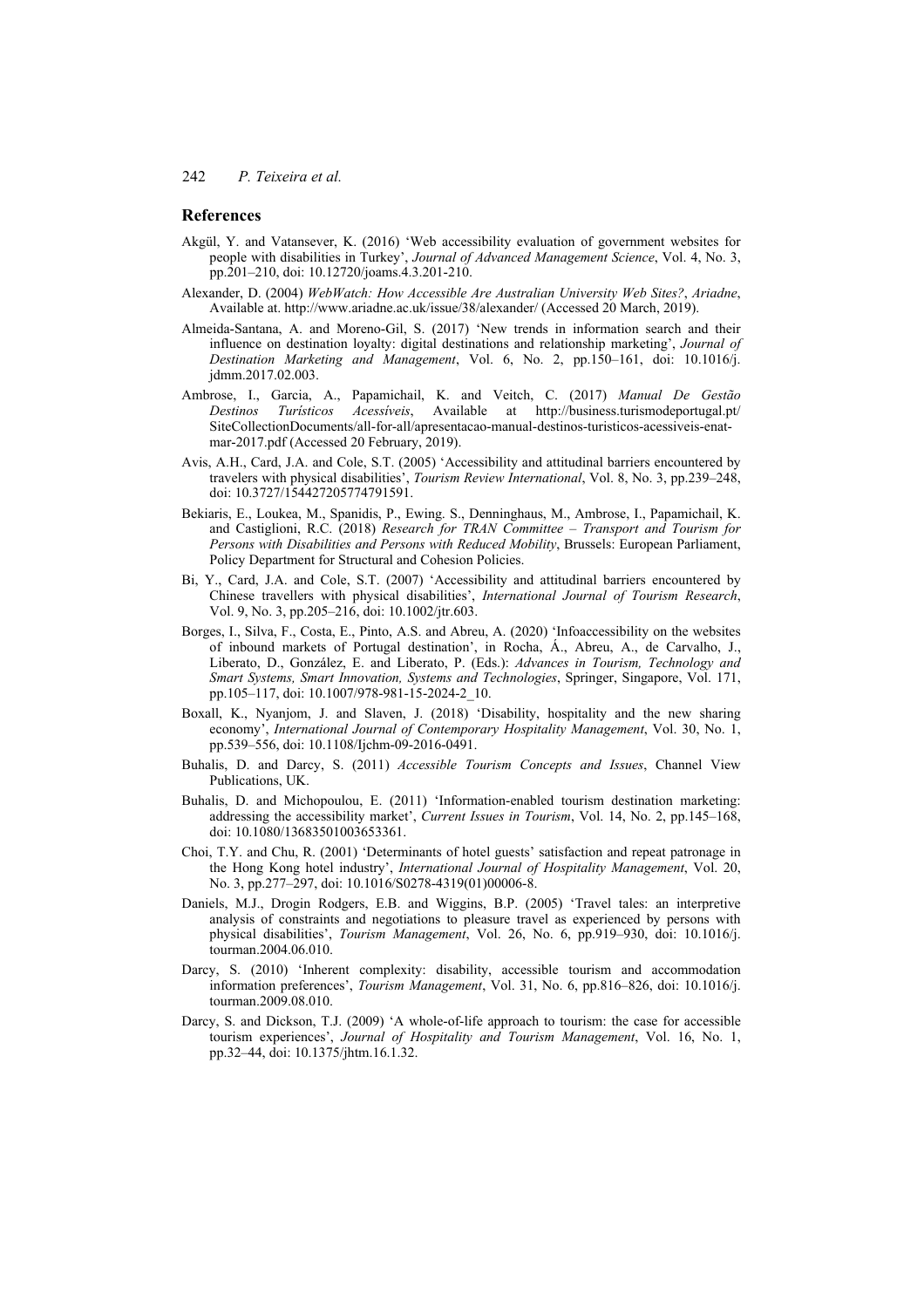- Darcy, S. and Pegg, S. (2011) 'Towards strategic intent: perceptions of disability service provision amongst hotel accommodation managers', *International Journal of Hospitality Management*, Vol. 30, No. 2, pp.468–476, doi: 10.1016/j. ijhm.2010.09.009.
- Devile, E. and Kastenholz, E. (2018) 'Accessible tourism experiences: the voice of people with visual disabilities', *Journal of Policy Research in Tourism, Leisure and Events*, Vol. 10, No. 3, pp.265–285, doi: 10.1080/19407963.2018.1470183.
- Dinis, M.G., Eusébio, C. and Breda, Z. (2020) 'Assessing social media accessibility: the case of the rock in rio lisboa music festival', *International Journal of Event and Festival Management*, Vol. 11, No. 1, pp.26–46, doi: 10.1108/IJEFM-02-2019-0012.
- Domínguez Vila, T., Alén González, E. and Darcy, S. (2017) 'Website accessibility in the tourism industry: an analysis of official national tourism organization websites around the world', *Disability and Rehabilitation*, Vol. 40, No. 24, pp.2895–2906, doi: 10.1080/09638288.2017. 1362709.
- Domínguez Vila, T., Alén González, E. and Darcy, S. (2018) 'Accessible tourism online resources: a northern European perspective', *Scandinavian Journal of Hospitality and Tourism*, Vol. 19, No. 2, pp.140–156, doi: 10.1080/15022250.2018.1478325.
- Domínguez Vila, T., Alén González, E. and Darcy, S. (2020) 'Accessibility of tourism websites: the level of countries' commitment', *Universal Access in the Information Society*, Vol. 19, No. 2, pp.331–346, doi: 10.1007/s10209-019-00643-4.
- European Union (2014) *EN 301 549 'Accessibility Requirements Suitable for Public Procurement of ICT Products and Services in Europe*', Available at. https://ec.europa.eu/eip/ageing/ standards/ict-and-communication/accessibility-and-design-all/cenclcetsi-tr-1015502014 en. html (Accessed 1 March, 2021).
- European Union (2019) *Accessibility of ICT Products and Services*, Available at. https://joinup. ec.europa.eu/collection/rolling-plan-ict-standardisation/accessibility-ict-products-and-services (Accessed 26 March, 2021).
- Eusébio, C., Carneiro, M., Kastenholz, E. and Alvelos, H. (2016) 'The impact of social tourism for seniors on the economic development of tourism destinations', *European Journal of Tourism Research*, Vol. 12, pp.5–24, Available at. https://ejtr.vumk.eu/index.php/about/article/ view/210
- Eusébio, C., Silveiro, A. and Teixeira, L. (2020) 'Website accessibility of travel agents: an evaluation using web diagnostic tools', *Journal of Accessibility and Design for All*, Vol. 10, No. 2, pp.180–208, doi: 10.17411/jacces.v10i2.277.
- Evcil, A.N. (2018) 'Barriers and preferences to leisure activities for wheelchair users in historic places', *Tourism Geographies*, Vol. 20, No. 4, pp.698–715, doi: 10.1080/14616 688.2017.1293721.
- Farrar, A.L. and Lambert, C.U. (2001) 'If you build it will they come?: developing accessible and useful websites for hospitality management graduate programs', *Journal of Hospitality and Tourism Education*, Vol. 13, Nos. 3–4, pp.20–27, doi: 10.1080/10963758.2001.10696694.
- Figueiredo, E., Eusébio, C. and Kastenholz, E. (2012) 'How diverse are tourists with disabilities? A pilot study on accessible leisure tourism experiences in Portugal', *International Journal of Tourism Research*, Vol. 14, No. 6, pp.531–550, doi: 10.1002/jtr.1913.
- Freeman, I. and Selmi, N. (2010) 'French versus canadian tourism: response to the disabled', *Journal of Travel Research*, Vol. 49, No. 4, pp.471–485, doi: 10.1177/0047287509349268.
- Gonçalves, M.J.A., Camarinha, A.P., Abreu, A.J., Teixeira, S. and da Silva, A.F. (2020) 'Web accessibility in the tourism sector: an analysis of the most used websites in Portugal', in Rocha, Á., Abreu, A., de Carvalho, J., Liberato, D., González, E. and Liberato, P. (Eds.): *Advances in Tourism, Technology and Smart Systems, Smart Innovation, Systems and Technologies*, Springer, Singapore, Vol. 171, pp.141–150, doi: 10.1007/978-981-15-2024- 2\_13.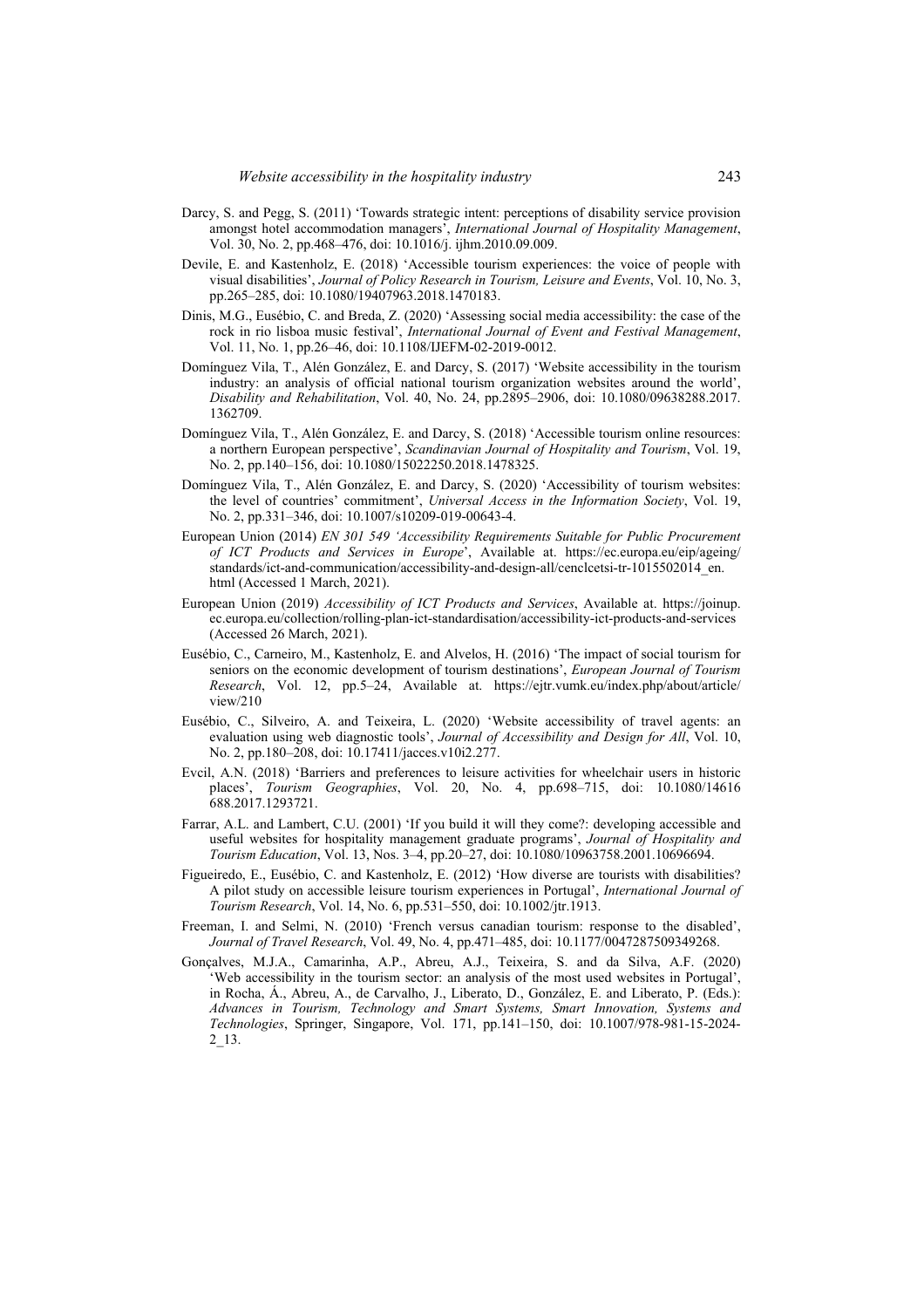- Halkiopoulos, C., Georgiadi, M., Gkintoni, E. and Plexousakis, S. (2020) 'E-accessibility policy for social inclusion of persons with disabilities in tourism marketing. Case study from regional Hotel Units in Greece', *Technium Social Sciences Journal*, Vol. 8, pp.651–656, doi: 10.47577/tssj.v8i1.578.
- Instituto Nacional de Estatística (2020) *Estatísticas Do Turismo 2019*, Instituto Nacional De Estatística. Available at https://www.ine.pt/xportal/xmain?xpid=INE  $\&$  xpgid=ine publicacoes & PUBLICACOESpub boui=133574& PUBLICACOESmodo=2 (Accessed 1 April, 2021).
- Kong, W.H. and Loi, K.I. (2017) 'The barriers to holiday-taking for visually impaired tourists and their families', *Journal of Hospitality and Tourism Management*, Vol. 32, pp.99–107, doi: 10.1016/j. jhtm.2017.06.001.
- Kuzma, J., Yen, D. and Oestreicher, K. (2009) 'Global e-government web accessibility: an empirical examination of EU, Asian and African sites', *Second International Conference on Information and Communication Technology and Accessibility.* Hammamet, Tunisia, Available at. http://eprints.worc.ac.uk/591/
- Loi, K.I. and Kong, W.H. (2017) 'Tourism for all: challenges and issues faced by people with vision impairment', *Tourism Planning and Development*, Vol. 14, No. 2, pp.181–197, doi: 10.1080/21568316.2016.1204357.
- Luo, M., Feng, R. and Cai, L.A. (2004) 'Information search behavior and tourist characteristics: the internet vis-à-vis other information sources', *Journal of Travel and Tourism Marketing*, Vol. 17, Nos. 2–3, pp.15–25, doi: 10.1300/j073v17n02\_02.
- Macedo, C.F. and Sousa, B.M. (2019) 'A acessibilidade no etourism: um estudo na ótica das pessoas portadoras de necessidades especiais', *PASOS. Revista De Turismo y Patrimonio Cultural*, Vol. 17, No. 4, pp.709–723, doi: 10.25145/j. pasos.2019.17.050.
- Mangani, A. and Bassi, L. (2019) 'Web information, accessibility and museum ownership', *International Journal of Tourism Policy*, Vol. 9, No. 4, pp.265–281, doi: 10.1504/IJTP.2019. 105486.
- Michopoulou, E. and Buhalis, D. (2013) 'Information provision for challenging markets: the case of the accessibility requiring market in the context of tourism', *Information and Management*, Vol. 50, No. 5, pp.229–239, doi: 10.1016/j. im.2013.04.001.
- Mills, J.E., Han, J.H. and Clay, M.J. (2008) 'Accessibility of hospitality and tourism websites: a challenge for visually impaired persons', *Cornell Hospitality Quarterly*, Vol. 49, No. 1, pp.28–41, doi: 10.1177/1938965507311499.
- Morris, S. and Kazi, S. (2014) 'Emerging trends regarding accessible accommodation in dubai luxury hotels', *Worldwide Hospitality and Tourism Themes*, Vol. 6, No. 4, pp.317–327, doi: 10.1108/Whatt-01-2014-0004.
- Morrison, A.M., Taylor, J.S. and Douglas, A. (2004) 'Website evaluation in tourism and hospitality', *Journal of Travel and Tourism Marketing*, Vol. 17, No. 2, pp.35–47, doi: 10.1300/j073v17n02\_18.
- O'Neill, M. and Knight, J. (2000) 'Disability tourism dollars in western Australia hotels', *FIU Hospitality Review*, Vol. 18, No. 2, pp.72–88.
- Oostveen, A-M. and Lehtonen, P. (2018) 'The requirement of accessibility: European automated border control systems for persons with disabilities', *Technology in Society*, Vol. 52, pp.60–69, doi: 10.1016/j. techsoc.2017.07.009.
- Perna, G., Varriale, L. and Ferrara, M. (2020) 'Internet for supporting and promoting accessible tourism: evidence from Italy', in Baghdadi, Y and Harfouche, A (Eds.): *ICT for an Inclusive World. Lecture Notes in Information Systems and Organisation*, Vol. 35, Springer, Cham, pp.149–160, doi: 10.1007/978-3-030-34269-2\_12.
- Poria, Y., Reichel, A. and Brandt, Y. (2009) 'People with disabilities visit art museums: an exploratory study of obstacles and difficulties', *Journal of Heritage Tourism*, Vol. 4, No. 2, pp.117–129, doi: 10.1080/17438730802366508.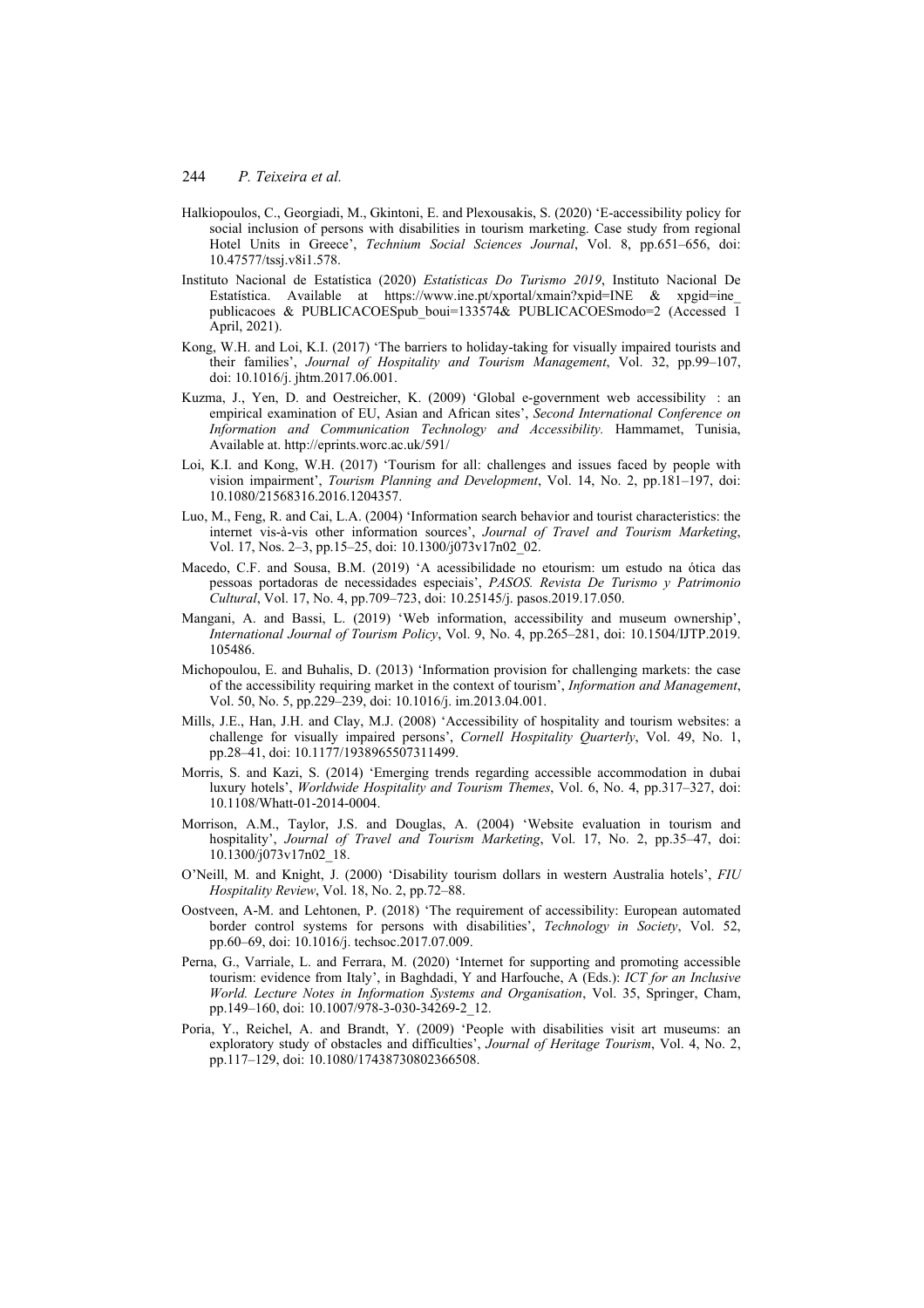- Rahim, A.A. and Samad, N.A.A. (2010) 'Accessible built environment for the elderly and disabled in Malaysia: hotels as case studies', *Journal of Construction in Developing Countries*, Vol. 15, No. 2, pp.1–21.
- Rubáček, F., Jindřichovská, I., Horváthová, Z. and Abrhám, J. (2020) 'Accessibility of websites of the European national tourism boards', *International Journal of Economics and Business Administration*, Vol. 8, No. 2, pp.114–125, doi: 10.35808/ijeba/446.
- Rumetshofer, H. and Wöß, W. (2004) 'Tourism information systems promoting barrier-free tourism for people with disabilities', in *International Conference on Computers for Handicapped Persons*. Springer, Heilderberg, pp.280–286, doi: 10.1007/978-3-540-27817- 7\_42.
- Shi, Y. (2006) 'The accessibility of queensland visitor information centres' websites', *Tourism Management*, Vol. 27, No. 5, pp.829–841, doi: 10.1016/j. tourman.2005.05.012.
- Silveiro, A., Eusébio, C. and Teixeira, L. (2019) 'Heterogeneity in accessibility of travel agency websites: a study in the central Portugal region', *RISTI – Revista Iberica De Sistemas e Tecnologias De Informação*, Vol. 35, pp.18–34, doi: 10.17013/risti.35.18-34.
- Sun, S., Fong, D.K.C., Law, R. and He, S. (2017) 'An updated comprehensive review of website evaluation studies in hospitality and tourism', *International Journal of Contemporary Hospitality Management*, Vol. 29, No. 1, pp.355–373, doi: 10.1108/IJCHM-12-2015-0736.
- Tantawy, A., Kim, W.G. and Pyo, S. (2005) 'Evaluation of hotels to accommodate disabled visitors', *Journal of Quality Assurance in Hospitality and Tourism*, Vol. 5, No. 1, pp.91–101, doi: 10.1300/J162v05n01\_07.
- Teixeira, L., Eusebio, C. and Silveiro, A. (2019) 'Website accessibility of portuguese travel agents', *14th Iberian Conference on Information Systems and Technologies (CISTI)*. IEEE, pp.1–6, doi: 10.23919/cisti.2019.8760949.
- Teixeira, P., Teixeira, L. and Eusébio, C. (2020) 'Accessible@tourism 4.0: an exploratory approach to the role of industry 4.0 in accessible tourism', *Handbook of Research on Social Media Applications for the Tourism and Hospitality Sector*, pp.192–211, doi: 10.4018/978-1-7998-  $1947 - 9.$ ch $012$ .
- Turismo de Portugal (2020a) *Portugal Wins Accessible Tourism Destination 2019*. Available at. https://travelbi.turismodeportugal.pt/en-us/Pages/Portugal-é-o-Destino-Turístico-Acessível-2019.aspx (Accessed 28 March, 2021).
- Turismo de Portugal (2020b) *Turismo De Portugal Visão Geral*. Available at. http://www. turismodeportugal.pt/pt/Turismo\_Portugal/visao\_geral/Paginas/default.aspx (Accessed 28 March, 2021).
- Tutuncu, O. (2017) 'Investigating the accessibility factors affecting hotel satisfaction of people with physical disabilities', *International Journal of Hospitality Management*, Vol. 65, pp.29–36, doi: 10.1016/j. ijhm.2017.06.002.
- United Nations (2015) Universal Declaration of Human rights. Available at. https://www.un.org/ en/about-us/universal-declaration-of-human-rights (Accessed 2 April, 2021).
- W3C (2016a) *Techniques for WCAG 2.0*. Available at. https://www.w3.org/TR/WCAG-TECHS/
- W3C (2016b) *Understanding WCAG 2.0*. Available at. https://www.w3.org/TR/UNDER STANDING-WCAG20/ (Accessed 13 August, 2020).
- W3C (2018a) *How to Meet WCAG 2.*0 *(Quick Reference)*. Available at. https://www.w3.org/WAI/ WCAG21/quickref/ (Accessed 13 August, 2020).
- W3C (2018b) *Web Content Accessibility Guidelines (WCAG) 2.1*. Available at. https://www.w3.org/TR/WCAG21/ (Accessed 13 August, 2020).
- W3C (2020a) *Web Accessibility Evaluation Tools List*. Available at. https://www.w3.org/WAI/ ER/tools/ (Accessed 14 April 2020)
- W3C (2020b) *What's New in WCAG 2.1*. Available at. https://www.w3.org/WAI/standardsguidelines/wcag/new-in-21/ (Accessed 7 April, 2021).